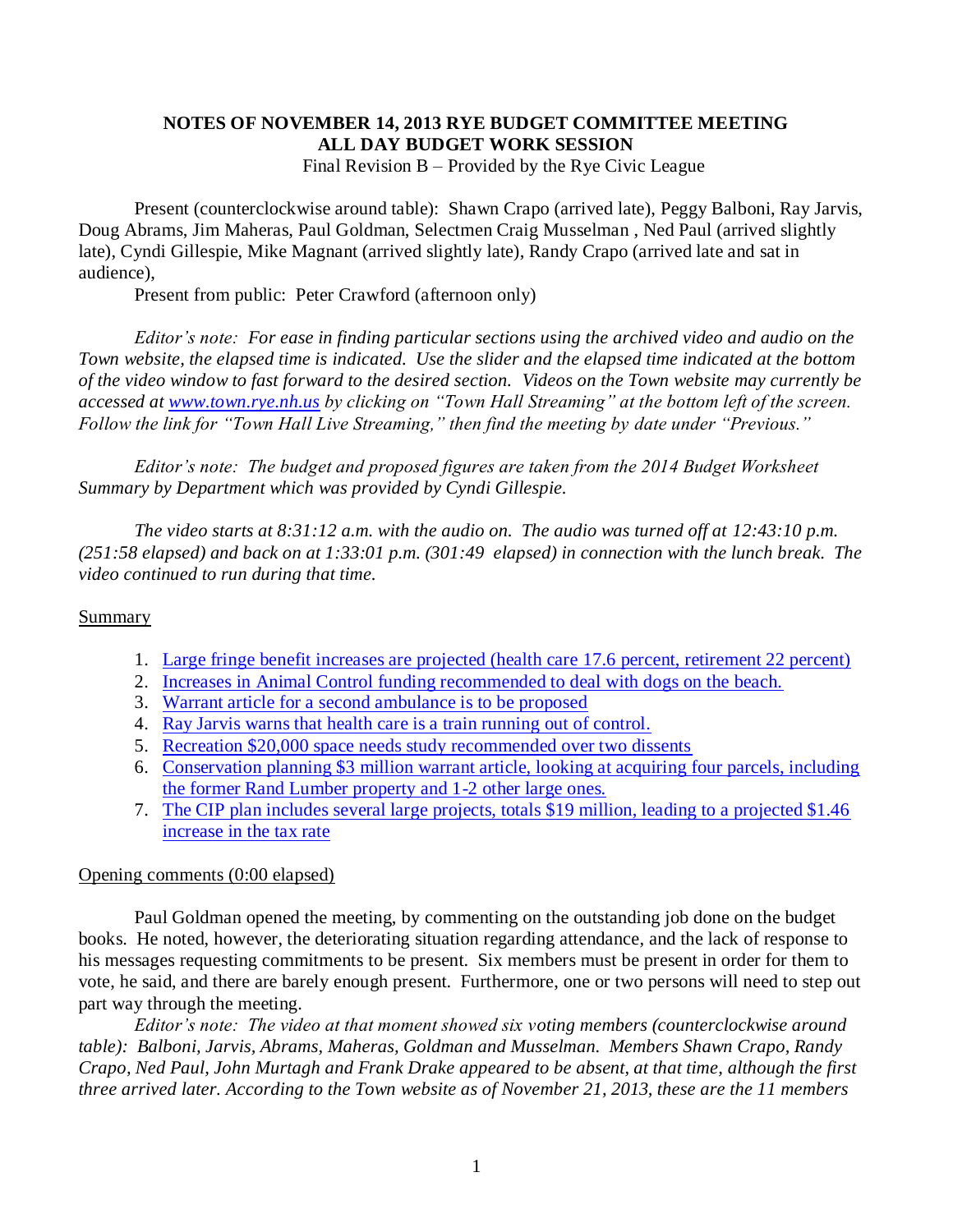*plus Ralph Hickson who is listed as the Alternate Water District Representative. The December 2013 Town Newsletter reports that John Murtagh has resigned from his position as Rye Water District Commissioner.*

*(Ned Paul was observed on the video arriving at 8:35:03 a.m. (3:51 elapsed))*

*(Shawn Crapo was observed on the video arriving at 8:35:44 a.m. (4:32 elapsed))*

# Preliminary remarks by Town Finance Director Cyndi Gillespie (4:03 elapsed)

Ms. Gillespie stated that the budget was increasing by 4.04 percent over the prior year, based on department requests. *Editor's note: See the notes of the October 30, 2013 all day Board of Selectmen budget session. There are 53 weekly pay periods in 2013 vs. 52 in a normal year. In addition, the budget does not reflect COLA (cost of living adjustment) increases for any employees. These will be added later. The police and fire contracts are up for renewal this year. Past practice has been to submit the amount of increased wages under the negotiated agreements as a warrant article.* Ms. Gillespie continued, stating that the updated green sheets voted on by the Board of Selectmen reflect an increase of 2.13 percent, up from 1.76 percent previously indicated for those accounts. The difference between those figures is in the Finance budget. *Editor's note: The prior evening, the Board of Selectmen had voted to add a part-time assistant to Ms. Gillespie's staff.* The Board of Selectmen will vote on department capital requests on December 9. The Conservation Commission budget has been tabled at this point.

No warrant articles are included at this point. Ms. Gillespie passed out a sheet showing the history of the tax rate.

# Mosquito Control, 4414-39 (7:31 elapsed)

2013 Budget: \$96,500. 2014 Proposed: \$96,500. Recommended: \$96,500.

Ted Merritt, Chairman of the Mosquito Commission, addressed this budget, which has been flat for three years. There is enough in reserve to conduct two street sprayings. There was discussion about EEE being found in North Hampton this past year, and the need to keep some street spraying funds in the budget. Street spraying is more for the comfort of the population, as it doesn't get into the back yards, he said.

The motion to recommend the budget as presented carried unanimously.

# <span id="page-1-0"></span>Discussion regarding fringe benefit increases (16:39 elapsed)

Ray Jarvis asked about the increase in the retirement rate. He noted an increase from 8.80 percent to 10.77 percent and asked whether that wasn't a 22 percent increase vs. the 1.97 percent indicated. *Editor's note: 10.77 divided by 8.80 is 1.22, the apparent source of Mr. Jarvis' 22 percent.* Cyndi Gillespie noted that one of the columns was mislabeled and some percentage marks appeared where there should be dollar signs. However, she acknowledged that the 8.80 percent and 10.77 percent are percentages of the wages. *Editor's note: Apparently the increase in the Town's contribution to the retirement fund amounts to 1.97 percent of the total compensation, but the total contribution is up by 22 percent relative to what the contribution would have been if the 2013 rate of 8.80 percent had been applied to the 2014 wages, rather than the 10.77 rate for 2014 which is being applied.*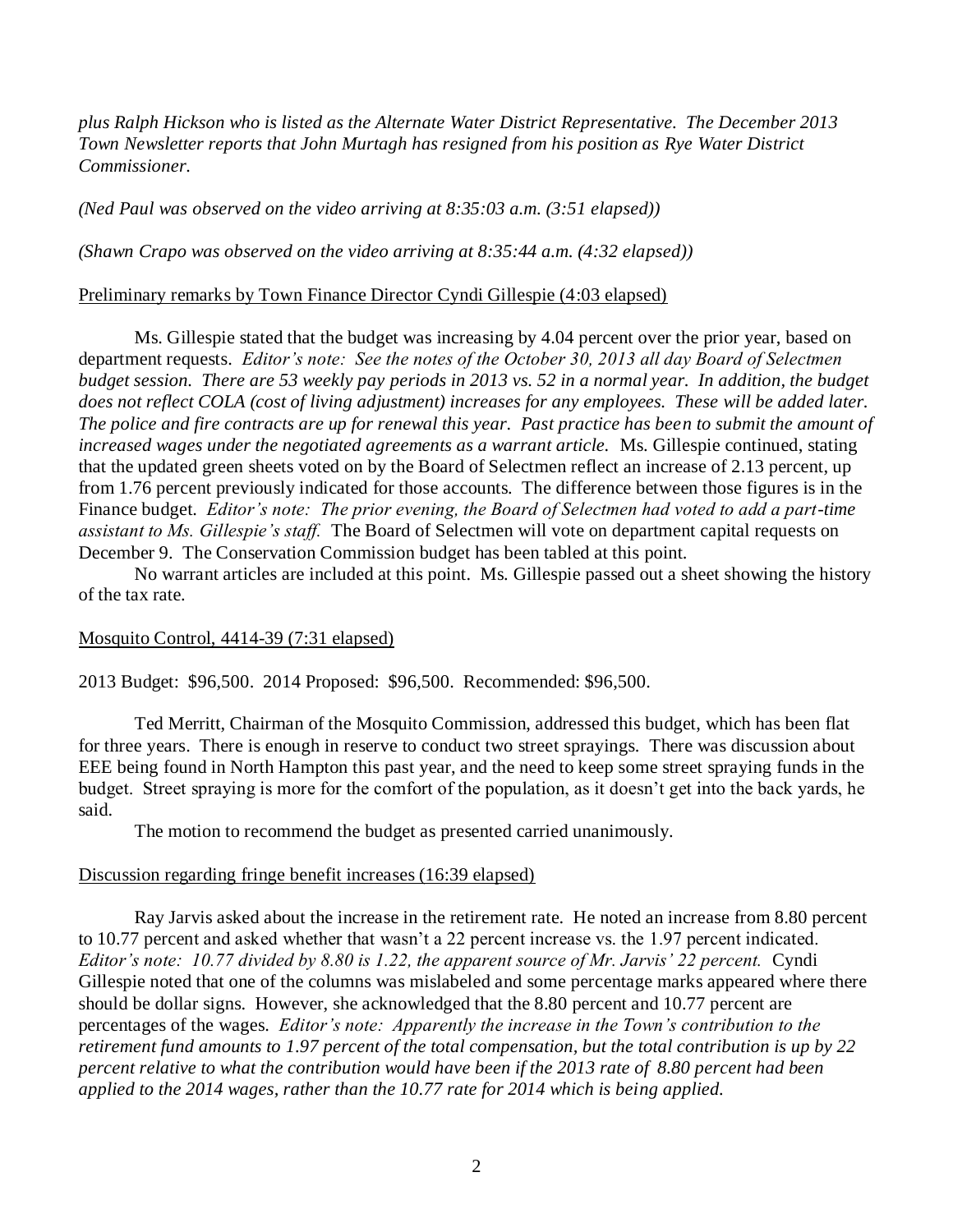Mr. Jarvis then asked about the 17.6 percent increase in health insurance. He stated that this is a huge number. Ms. Gillespie stated that this was the increase over the prior year. Mr. Jarvis asked about an 8.4 percent increase figure that also appeared in the information provided. Ms. Gillespie stated that 8.4 percent was the increase in 2013 and 17.6 percent is the increase for 2014, so the figures are additive.

### Emergency management, 4290-17 ( elapsed)

2013 Budget: \$5900. 2014 Proposed: \$6400. Recommended: \$6400

Police Chief Walsh presented this budget and discussed the drill cycle. The motion to recommend the budget as presented carried unanimously.

### Police Department, 4210-15 (24:18 elapsed)

2013 Budget: \$1,231,168. 2014 Proposed to Selectmen: \$1,299,002. Proposed to Budget Committee: \$1,298,590. Recommended: \$1,298,590.

Police Chief Walsh presented this budget. He noted that the department lost two employees after a retirement and one officer having left to work for a Sheriff's department. One full-time replacement was hired and that is working out well. The department is still down one person. They expect to present a candidate to the Board of Selectmen shortly. The candidate will need 12 weeks training at the academy and will make a two year commitment to remain with the police force.

There was some discussion about the vacation buyback, which permits employees to receive cash in lieu of vacation time. It was explained that the Town benefits as this is paid as straight time. If the vacation time was taken, the Town would probably need to pay overtime to provide someone to fill in while the person was on vacation.

The motion to recommend the budget as presented carried unanimously.

### <span id="page-2-0"></span>Animal Control, 4414-38 (30:08 elapsed)

2013 Budget: \$8367. 2014 Proposed: \$14,188. Recommended: \$14,188

Police Chief Walsh indicated that he is looking to increase the hours, the majority of which are spent in the June to September time frame. The increased time for the Animal Control Officer will free up time so that the police can respond to other complaints.

There were two dog on dog complaints involving the beach this year, Chief Walsh said. It took a two week investigation to resolve one of them. There was an argument that one of the dogs had entered the other dog's "territory." However, Chief Walsh stated, it was on a public beach. Several members chuckled.

Resolving dog issues requires observation. The dog may be some distance away. Observation may reveal that the dog is not responding to calls. There is also the question of what the dog is doing, and whether the dog is interfering with other dogs or persons. *Editor's note: Section 11(a)(1) of the Beach Ordinance requires only that the dog be "under the control of its owner or other custodian" when on the beach, although dogs are banned entirely in the summer during the day.*

The fine for dog violations is \$62, of which \$50 goes to the Town and \$12 goes to the Court, Chief Walsh stated.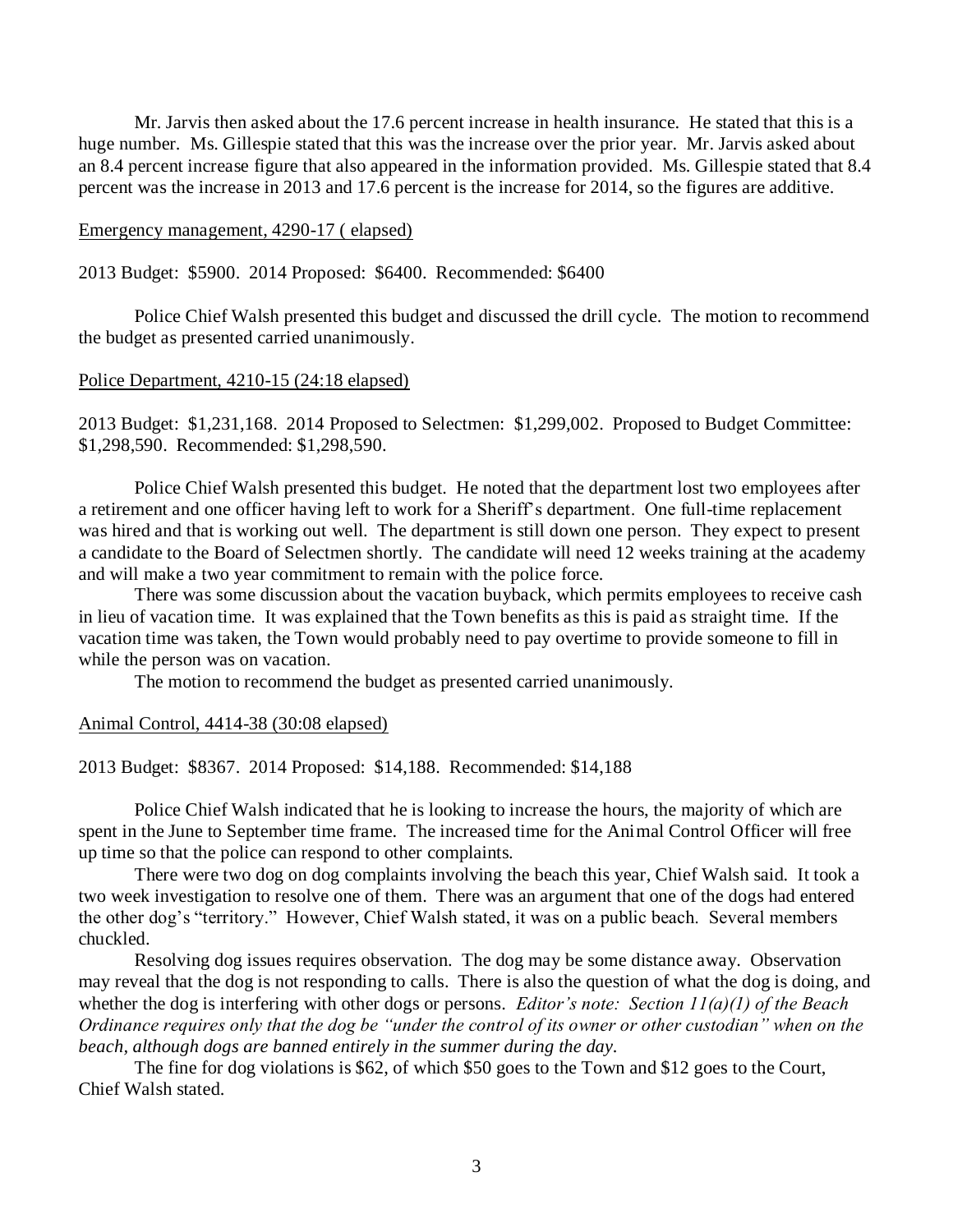In response to a question from Jim Maheras, Chief Walsh stated that the warrant articles have stabilized the situation, but that it is not better. Complaints are now going directly to the Selectmen rather than to the police. This shows that people are fed up, Chief Walsh said.

In response to a question, Cyndi Gillespie stated that checks go through the court, so she does not have a breakdown. This year \$11,983 has been taken in vs. \$3103 at this time last year. Chief Walsh indicated that a couple of bicycle citations had been issued, and one citation was issued to a surfer. *Editor's note: Apparently these figures include more than just dog violations. Exactly what is included is unclear. In particular, there may be increased tickets for drinking on the beach, which has also seen greater enforcement this year.*

Chief Walsh stated that it was important that the parking enforcement personnel focus on parking issues.

The motion to recommend the budget as presented carried unanimously.

## Parking enforcement, Fund 8 (41:54 elapsed)

2013 Budget: \$32,400. 2014 Proposed: \$28,755. Recommended: \$28,755.

Chief Walsh addressed this issue. For 2014, a scooter will not be replaced as it had been the prior year. The year 2013 was another busy year for tickets. As of September 19, 339 remained unpaid. Currently checks and money orders are accepted in payment. They are looking at automatic payment, he said. Ms. Gillespie stated that payment by credit card may be available in town in a month or two.

The motion to recommend the budget as presented carried unanimously.

#### Outside details, Fund 7 (operating portion) (46:23 elapsed)

2013 Budget: \$65,750. 2014 Proposed: \$73,950. Recommended: \$73,950

Chief Walsh discussed this budget. The line project with Asplundh is coming to an end. The Rye Water District job is ongoing right now. *Editor's note: The Water District is replacing water mains. A section on Dow Lane has been completed. The section from Rye Harbor to Washington Rd. is being done this fall. The section from Fairhill Ave. to beyond Pollock Dr. will be done next spring. Also, PSNH has been redoing the electrical service in Town this year and replacing poles.* There may be some cleanup on the poles next spring, Chief Walsh said.

In response to a question, Chief Walsh stated that details are not required. Flagmen may be used. However, there have been times when a flagmen left at dark, leaving a hole in the road, so they have put their foot down on that.

In response to a question about Fire Department outside details, it was revealed that these are primarily for the Fourth of July, and sometimes Odiorne.

The motion to approve the operating portion of this budget, \$73,950, carried unanimously. Ms. Gillespie stated that there was another portion that would be discussed in connection with capital outlays.

Outside details, Fund 7 (capital portion) (46:23 elapsed)

2013 Budget: \$22,000. 2014 Proposed: \$44,000. Recommended: \$44,000

Chief Walsh reported the mileages on the police cruisers: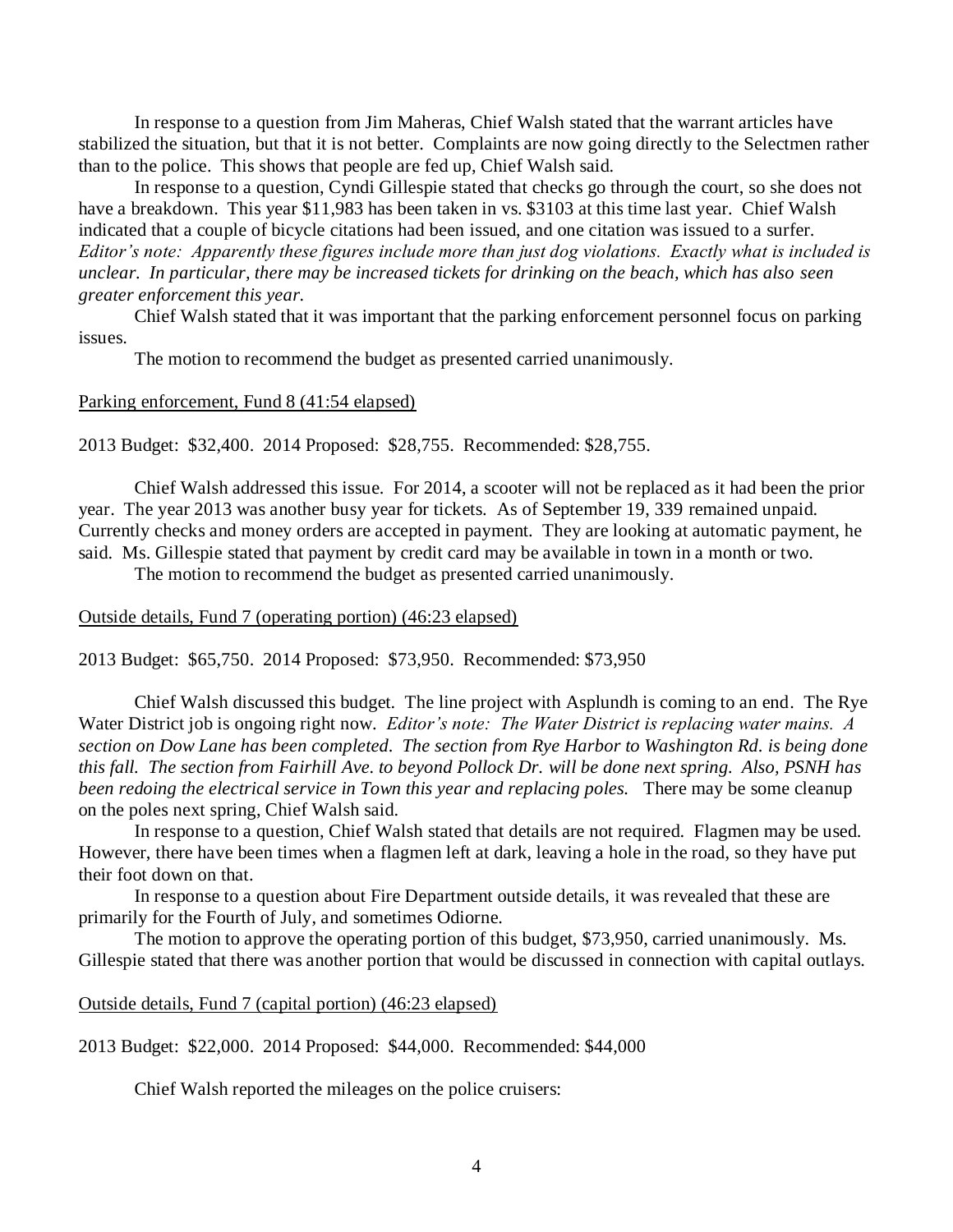| Car <sub>4</sub>   | 98,798                      |
|--------------------|-----------------------------|
| Car 211            | 90,012 (as of October 2013) |
| Car <sub>210</sub> | 132,828                     |
| Car 2007           | 163,000                     |

The new cruiser will be online shortly, Chief Walsh reported. This is a new style, but it's too early to tell how it will work out, he said. Ms. Gillespie reported that last year the cruiser had been split with the General Fund. However, this year there is enough in the outside detail fund to pay for the entire cruiser.

The motion to recommend the capital portion of this budget carried unanimously.

# Safety Building, 4194-08 (56:43 elapsed)

2013 Budget: \$68,075. 2014 Proposed: \$63,375. Recommended: \$63,375.

Fire Chief Skip Sullivan addressed this issue. He stated that the discussions regarding the budget are not always as cordial as those with the Budget Committee. Selectman Musselman noted that there had not been an energy evaluation for the building as it as new. Chief Sullivan stated that they were starting to look at the air leaks, the exhaust system and automation of the lights.

The motion to recommend the budget as presented carried unanimously.

#### <span id="page-4-0"></span>Ambulance, 4215-19 (63:18 elapsed)

2013 Budget: \$116,673. 2014 Proposed: \$135,625. Recommended: \$132,625.

Fire Chief Sullivan addressed this budget. The proposed budget is up 16 percent, however the overall budget is small. *Editor's note: See the notes of the October 30, 2013 Board of Selectmen meeting on this budget. The wages of the full-time firefighter/paramedics are in the Fire Department budget, so this budget constitutes only a portion of the total expenditures related to ambulance services.* Calls are up 10 percent compared to this time last year, Chief Sullivan said. Sanctuary Care is "hammering" them, he said. He attributed the calls to uprooted senior citizens being stressed.

There is a new account with \$8000 for seasonal wages. This allows three persons to be on duty on weekends during the summer, to avoid having the Fire Station empty when calls come in on those days. This happened for a couple of hours several times last summer.

Chief Sullvan also stated that one of the call employees had invested \$9000 to \$10,000 of her own money on paramedic training. He would like to reimburse her for half of the cost upon completion of the course, on the condition that she remain with the Department for three years. There is a need for an additional firefighter/paramedic, however he is not asking for that position this year. *Editor's note: See notes of October 30, 2013 Board of Selectmen all day budget session. There are only three firefighter/paramedics to cover four shifts, leaving one shift uncovered. Since the union contract is up this year, there has been discussion about eliminating a firefighter position and creating a firefighter/paramedic position.*

Ms. Gillespie reported that year to date revenue for ambulance services is \$152,780.

There was then discussion about whether reimbursing a part-time employee for training might create a precedent or a danger of the employee leaving after becoming trained. It was suggested that the educational reimbursement be paid over 3 years, which would reduce the budget by \$3000. Chief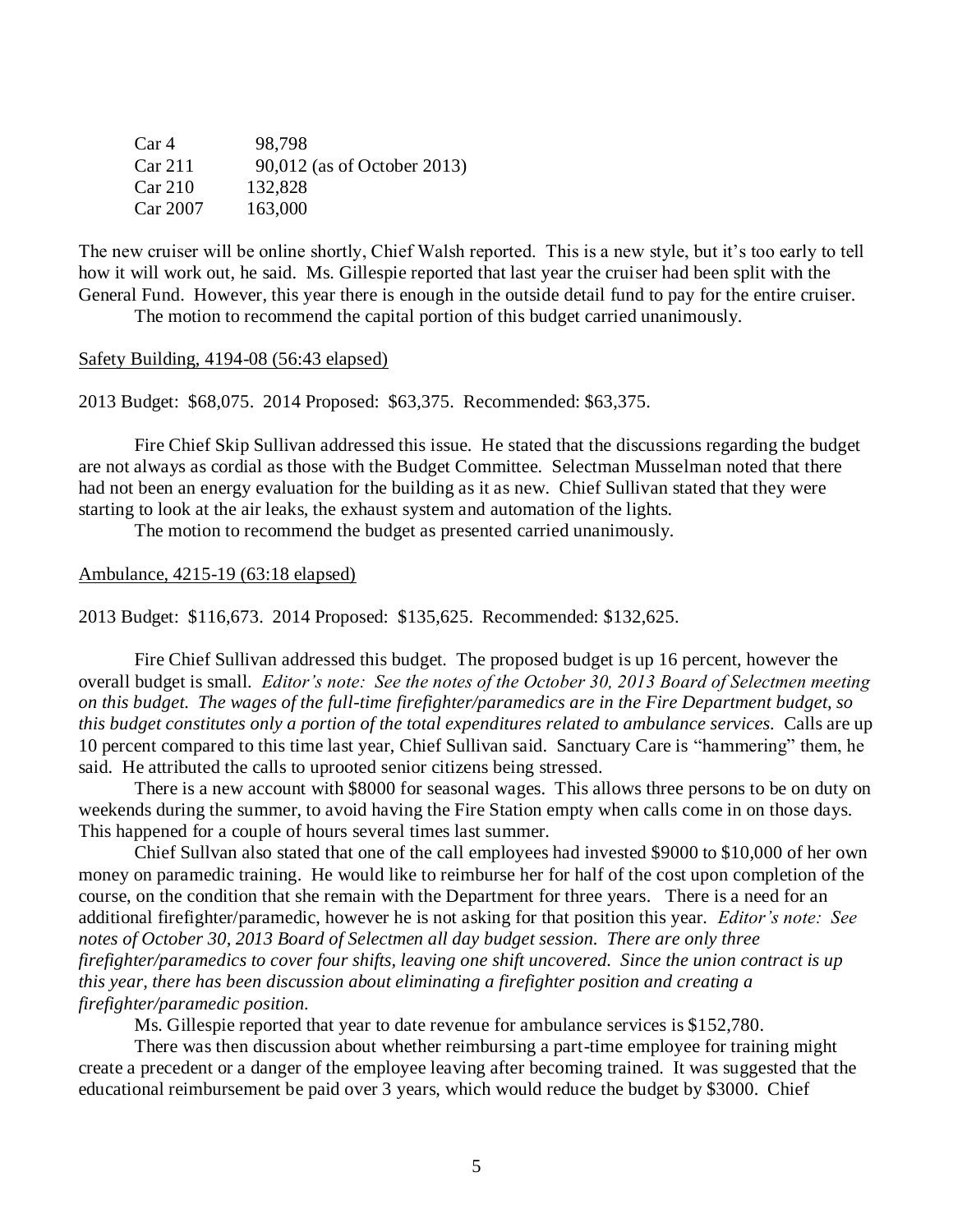Sullivan was comfortable with that.

Chief Sullivan then stated that a warrant article for a second ambulance of similar size to the existing one was being prepared. This would be financed out of the cell tower fund, and the cost would be approximately \$160,000 to \$165,000. Ms. Gillespie reported that there was \$221,179 in the cell tower fund.

Chief Sullivan stated that the ambulance would need to be new as that is what the warrant article requires. Ray Jarvis suggested that "new" could be construed as meaning new to the Town. Town Administrator Magnant stated that the DRA has been strict on warrant articles in the past.

Selectman Musselman asked what the annual receipts into the cell tower fund were. Ms. Gillespie reported that year to date receipts have been approximately \$38,000. Selectman Musselman stated that it might make sense to broaden the purposes of that fund as it has built up to five years worth of revenues.

The motion to recommend the budget, reduced to \$132,625, carried unanimously.

Ray Jarvis referred to Table 9 in the CIP Plan, and stated that the Committee needs to be aware of the capital plans of each department. Decisions should not be made out of context. In some cases the CIP Plan may influence the decisions made this year, he said.

There was then discussion about the price of \$3.50 for gasoline and diesel fuel, compared to a year to date average of \$3.05. After discussion, it appeared that \$3.05 was the price for gasoline only, while \$3.50 was a blended average for both gasoline and diesel fuel. Thus, there was not a large projected increase in the price in the budget.

Ray Jarvis asked whether a warrant article could be submitted to amend the prior warrant article to permit the purchase of a used ambulance. Chief Sullivan stated that this could be done, but questioned whether the Board of Selectmen would want to clutter the Warrant with this. Mr. Jarvis responded that the Town had lost flexibility. This was a way to get it back.

## Fire Department 4220-16 (96:20 elapsed)

2013 Budget: \$1,180,884. 2014 Proposed: \$1,253,557. Recommended: \$1,253,557.

Chief Sullivan addressed this budget. It is up 6 percent, he said. The  $53<sup>rd</sup>$  week this year accounts for \$11,307 of the increase. There is also \$7000 added for vacation buy back. Retirement and health insurance are major causes of the increases.

Ms. Gillespie responded that there is now a full year at the higher rate for retirement. *Editor's note: The retirement rate increase went into effect during July, 2013.* Chief Sullivan reported that overtime will hopefully decrease on January 1, 2014 as two individuals had been out on disability. Ms. Gillespie reported that reimbursements had been received for short-term disability of \$43,241. Most of that is for the Fire Department, although some is for the Police Department.

#### *(102:28 elapsed)*

Ray Jarvis, referring to the health insurance increase, noted that 3 years of 17 percent increases would amount to about 55 percent with compounding, He warned of the impact of ObamaCare. Town Administrator Magnant said that the impact was unknown. The Affordable Care Act was supposed to reduce health care costs, he said. *Editor's note: That act is commonly referred to as ObamaCare.* 

<span id="page-5-0"></span>Mr. Jarvis stated that health care is a train running down the track out of control. Mr. Magnant agreed that the effect is killing them. However, they had the joint labor/management agreement the prior year which generated \$60,000 in savings. *Editor's note: Under this agreement, the deductible for employee insurance was raised, and the Town made up the difference so that employees would see the*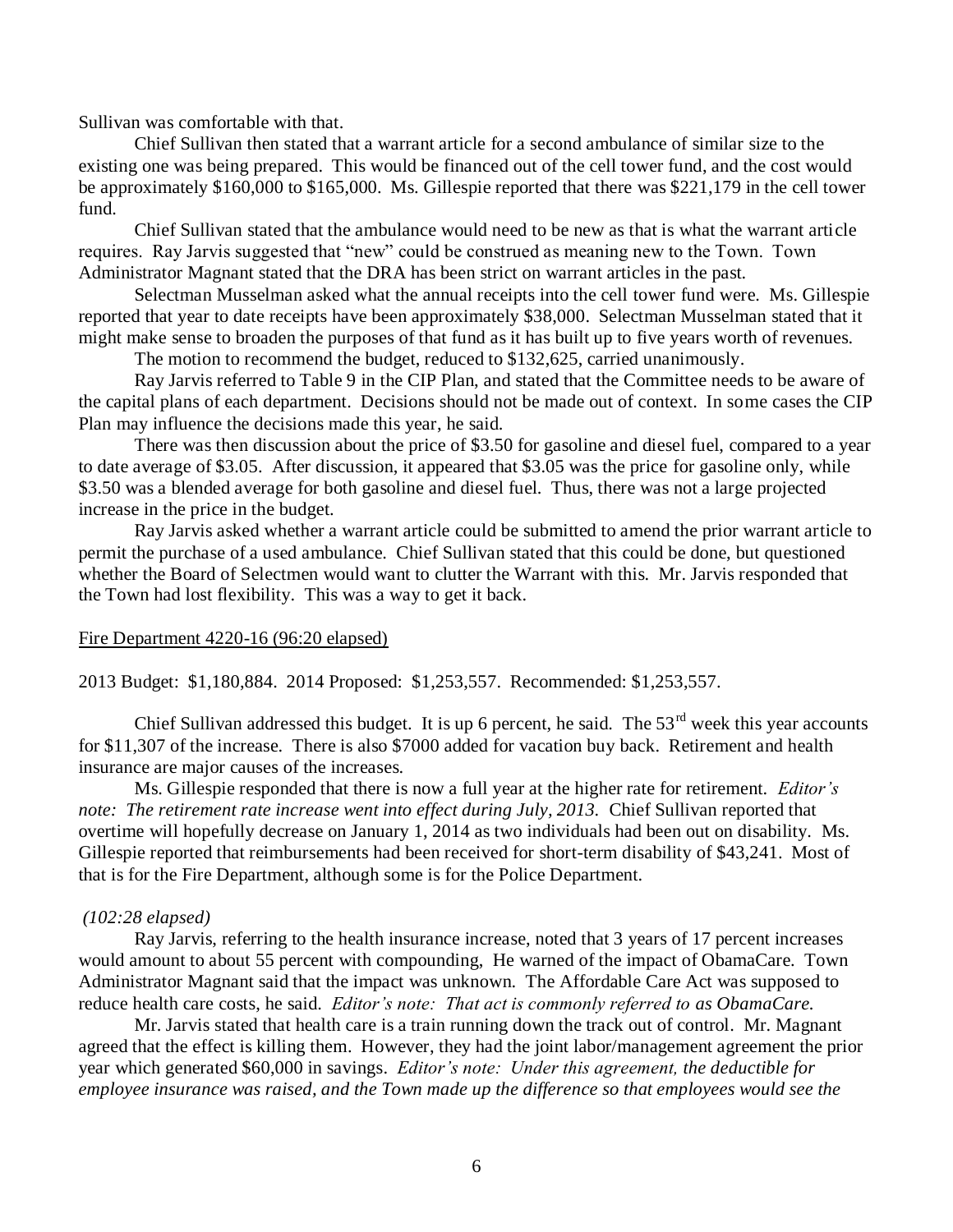*lower deductible.* Ned Paul stated that the Town needed to be very careful about adding to head count. If help is needed, part-time is the way to go. Mr. Jarvis stated that this is a huge national problem, but it must be solved at the state level.

Doug Abrams asked what the starting compensation was for a firefighter. Chief Sullivan responded that they hire only firefighter/paramedics now. New hires are paid \$22 per hour and work 42 hours per week. Mr. Abrams stated that the base pay was under \$50,000 annually. It was revealed that a family health care plan was \$30,000 to \$35,000 annually, depending on the plan selected by the employee. Twenty percent of the cost is paid by the employee.

Ms. Gillespie stated that wages for the Town are \$3,375,149, including full time and part-time employees. Benefits are \$1,749,123. These costs amount to 61 percent of the budget.

Mr. Abrams stated that, if the part-time employees are taken out the fringe benefits could amount to 70-75 percent of base pay. *Editor's note: Part-time employees typically receive no health insurance or retirement benefits.*

Jim Maheras asked why they were going through all of the department budgets if they're only talking about 11 percent. He asked whether they shouldn't they be talking about retirement and health care. Someone else responded that these costs could not be changed.

The motion to recommend the budget as presented carried unanimously.

Beaches, 4520-51 ( elapsed)

2013 Budget: \$52,266. 2014 Proposed: \$54,200. Recommended: \$54,200.

Beach Commission Chairman Mike LaBrie presented the budget. He stated that they had held the line. They're looking at adding an additional lifeguard at Cable Rd., however this would be offset by reductions in personnel elsewhere in the budget. The program is improving. They have a good head lifeguard who is learning her role well. They will be doubling the flagged swim zone in response to the concerns of residents.

The motion to recommend the budget as presented carried unanimously.

## Public Works Buildings, 4194-06 (116:26 elapsed)

2013 Budget: \$12,315. 2014 Proposed: \$12,500. Recommended: \$12,500.

Public Works Director Dennis McCarthy presented this budget. They are trying to hold the line and move things around. The buildings are in very poor shape and they are trying to bring them up to snuff.

In response to a question, Mr. McCarthy stated that the ongoing site study will recommend major changes, including a vehicle wash station, improvements in salt storage and handling, and resolving the issue of a non-compliant fueling area. This will need to be addressed in the next few years.

Paul Goldman asked about the overall facilities master plan. Ned Paul encouraged Mr. McCarthy to provide more information to the CIP Committee as they get more information. Mr. McCarthy stated that the salt shed is the only item in the CIP Plan.

The salt shed is more than just storage. There is a handling issue as well, Mr. McCarthy said. They can deal with limited storage as the salt comes into Portsmouth. The problem is that salt gets into the water and wells. Ideally the salt should be under cover and on a hard surface.

Paul Goldman stated that he is on the Town Hall Committee as well. They are developing the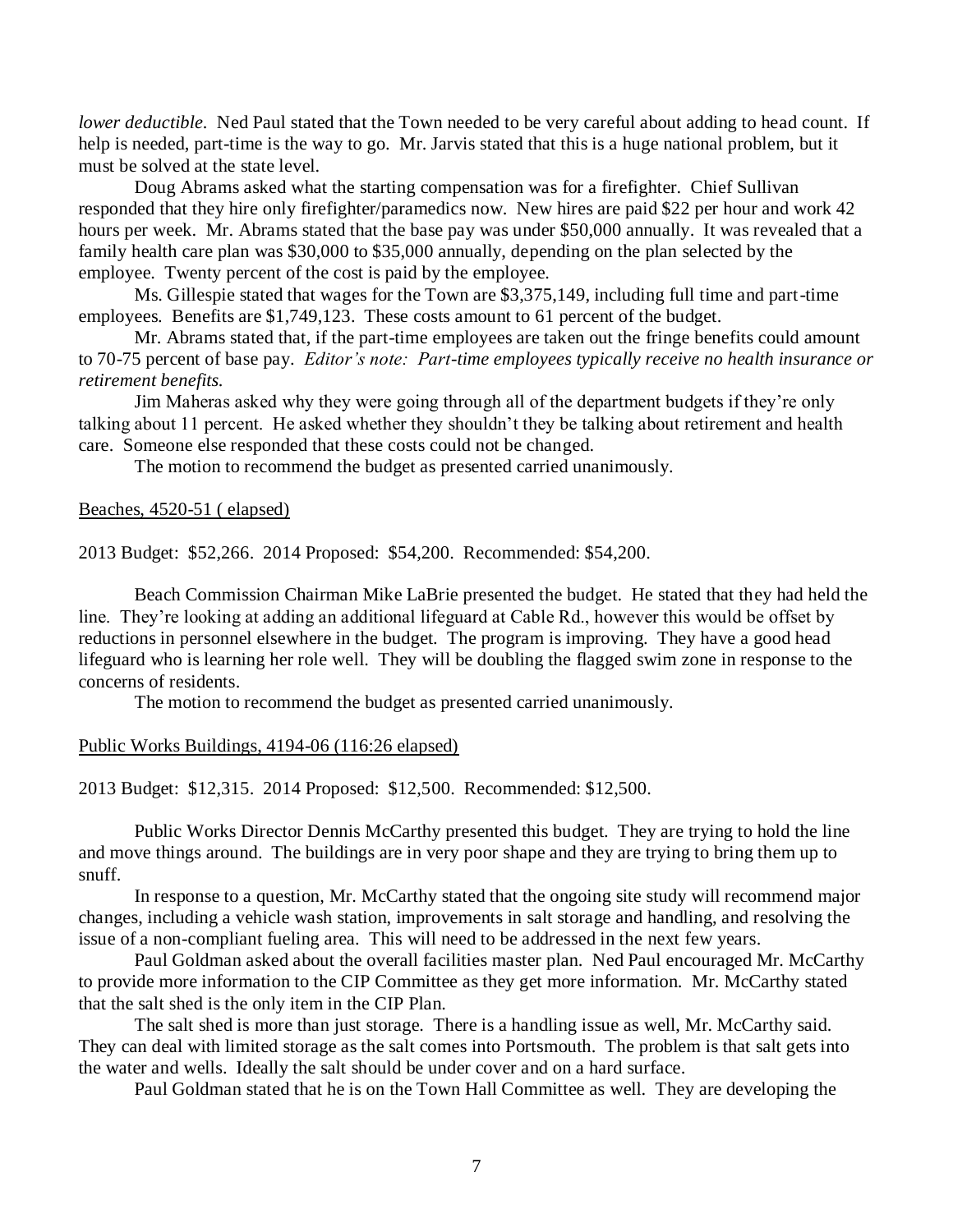framework for the Facilities Master Plan. The Facilities Master Plan underlies and drives the CIP Plan. The motion to recommend the budget as presented carried unanimously.

## Public Works Personnel, 4312-23 (122:58 elapsed)

# 2013 Budget: \$639,488. 2014 Proposed: \$671,234. Recommended: \$671,234.

Mr. McCarthy stated that the budget was driven by costs, including predominantly insurance. They want to increase the temporary help program. Last summer they had a part-time guy who was able to do what the full-time employees do. The part-time position would be 90 days of work at \$15 per hour. Unfortunately, the part-time guy from last summer went into the Marine Corps. Fire Chief Sullivan stated that the employee is his grandson.

In response to a question, Mr. McCarthy stated that vacations are not allowed from November 5 to April 15 unless the person is recallable.

Selectman Musselman suggested that the police implement a summer program similar to what Mr. McCarthy is proposing. *Editor's note: See October 30, 2013 Board of Selectmen notes on the police department and the discussion about part-time officer to handle the higher summer load.* Police Chief Walsh stated that employees plan their vacations around the busy time.

Mr. McCarthy stated that they have been cleaning and mapping the drainage facilities. Very little drainage work has yet been done. They now have a list of cross culverts and they know what needs replacing. The warrant article for the drainage study this year is looking at culverts 15 inches and above. There is a \$150,000 box culvert in the CIP Plan which will be proposed as a warrant article. *Editor's note: This is in the CIP Plan as a 2014 project.*

The motion to recommend the budget as presented carried unanimously.

# Public Works Operations, 4312-24 (133:52 elapsed)

2013 Budget: \$473,560. 2014 Proposed: \$475,690. Recommended: \$475,690.

Mr. McCarthy stated that this is a level budget. They have a better handle on sand and salt. They have pretty much eliminated sand on roads. Contracted services is up due to increased paving. There is more mowing of roadsides and sweeping. The Town has 20 percent more catch basins than they were told. The paving budget is not enough to cover what is needed. It should probably be \$100,000 more.

Ned Paul noted that money is left over in the budget and asked why that was not being spent if there are necessary projects. Mr. McCarthy stated that it was too cold to pave now. There was also an unanticipated paving job for \$12,500 on Elwyn Rd. in conjunction with Portsmouth. It took three years to get Washington Rd. done. That was controversial. Selectman Musselman noted that if the money is not spent it is applied to reduce the tax rate.

The motion to recommend the budget as presented carried unanimously.

## Solid Waste Collection, 4323-33 (144:23 elapsed)

2013 Budget: \$183,074. 2014 Proposed: \$195,939. Recommended: \$195,939.

Mr. McCarthy stated that much of the budget is for personnel. One person had been moved from the highway budget. They had three part-time employees that were working out well. However one died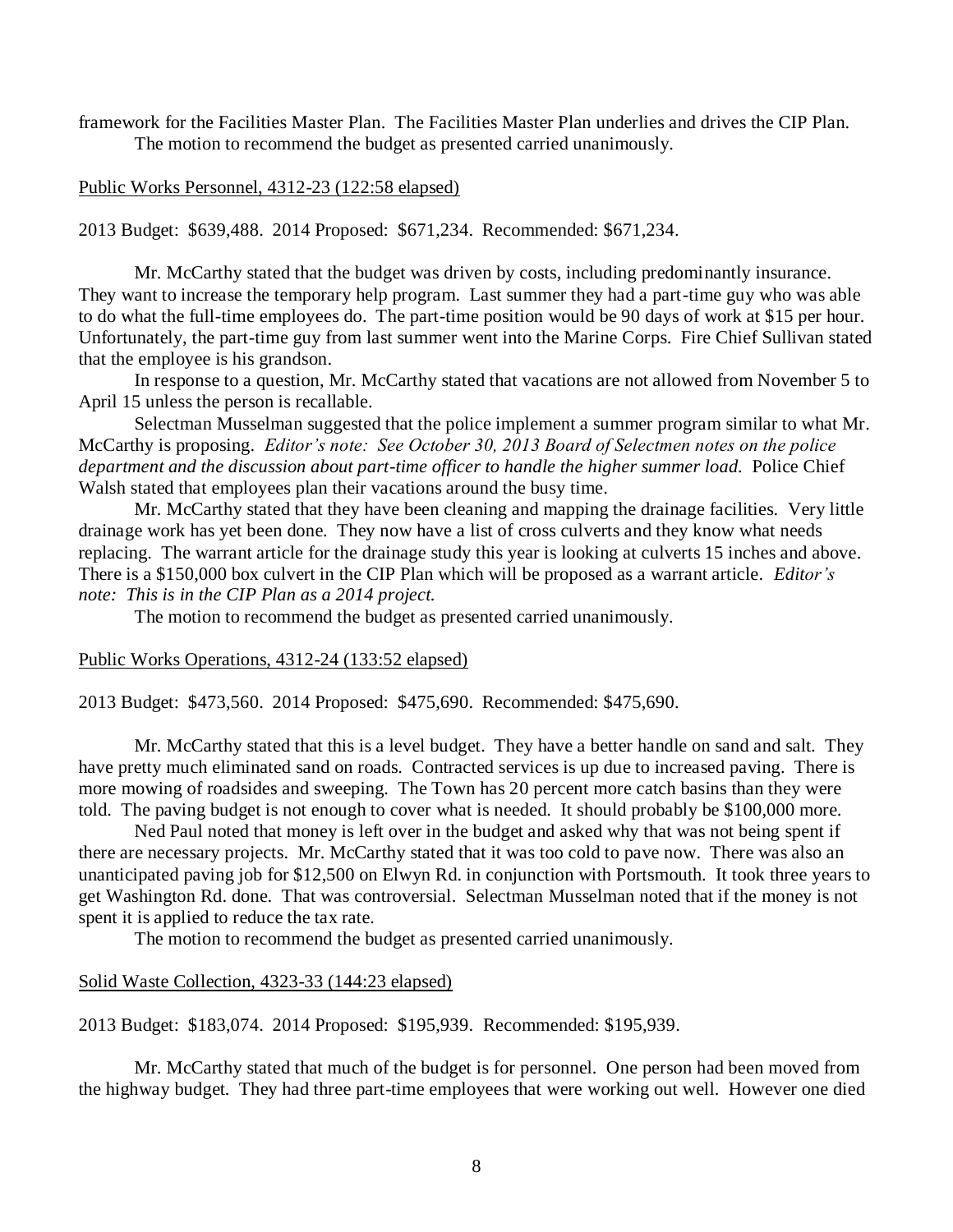and one transferred to Town Hall.

Jim Maheras asked about the prospect for single stream. Mr. McCarthy stated that there is a recycling education committee. Single stream is a potential move. That would reduce the time that the public spends in the area. Revenues would be reduced but recycling rates would increase. Currently, recycling revenues are approximately \$80,000. By weight, 35-50 percent is recycled. Selectman Musselman stated that he guessed that a third of residents have curbside service. It's a significant number, but nobody knows what it is. Mr. McCarthy stated that cardboard, plastic, paper and aluminum are the important revenue generators, in that order. China is looking at recycling 70-75 percent by 2020. California is even more aggressive.

The Town is paying \$72.20 per ton to dispose of solid waste at a landfill. The Town is on the tail end of a 15 year contract with an inflation clause. The contract will be redone in 2015 and they expect to reduce the cost to \$62-65 per ton. Hampton will be leaving the group of ten towns that Rye is part of.

The motion to recommend the budget as presented carried unanimously.

## Solid Waste Disposal, 4324-34 (153:02 elapsed)

2013 Budget: \$197,080. 2014 Proposed: \$205,905. Recommended: \$205,905.

Mr. McCarthy stated that the budget is up as the fees are inflated at the Boston CPI. The motion to recommend the budget as presented carried unanimously.

## Street lighting, 4316-27 (154:48 elapsed)

2013 Budget: \$5,500. 2014 Proposed: \$5,000. Recommended: \$5,000.

Mr. McCarthy stated that they are getting a handle on costs and who should be paying. The motion to recommend the budget as presented carried unanimously.

# Land Management, 4520-55 (156:05 elapsed)

2013 Budget: \$19,360. 2014 Proposed: \$19,260. Recommended: \$19,260.

Mr. McCarthy stated that the high cutting of trees to 16 feet will be done late in the year. The budget does not go a long way. The "precinct" has it's own program, he said. Jim Maheras asked whether they had received enough from the Rye Beach Precinct for the work that they had done. Mr. McCarthy responded that they had received a check. *Editor's note: The issue of payment for the sidewalk work has been a matter of controversy recently, as the Precinct had not paid for either the work done in 2012, or the recently-completed work in 2013. After attention had been called to this issue, the fact that payment had been made was reported in the Portsmouth Herald.*

# Beaches, Fund 12 (159:10 elapsed)

2013 Budget: \$15,685. 2014 Proposed: \$15,785. Recommended: \$15,785.

Mr. McCarthy had reported that the outhouses and ramps had deteriorated and needed to be rebuilt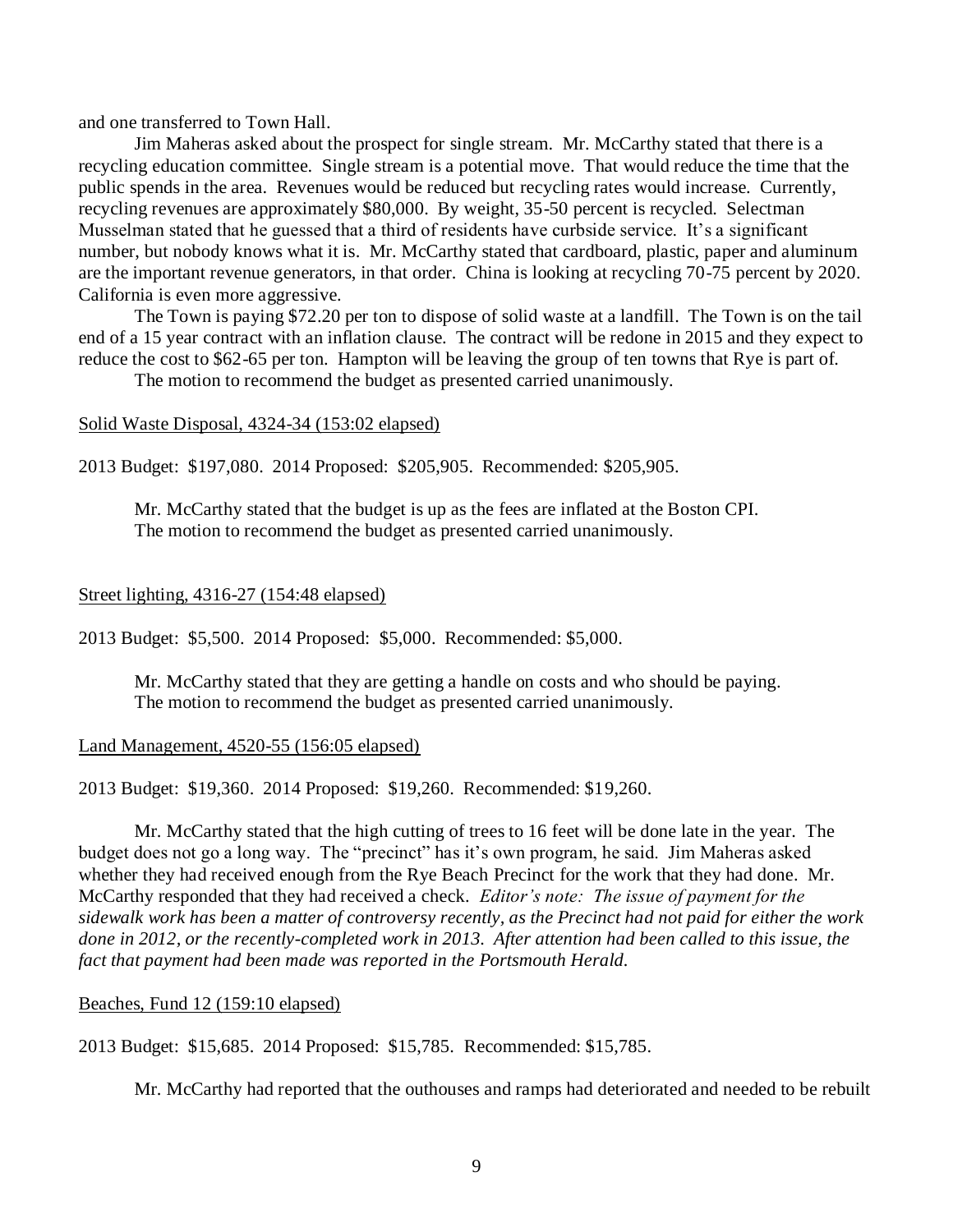or replacements purchased.

The motion to recommend the budget as presented carried unanimously.

*(at this point, Public Works Director McCarthy, Police Chief Walsh and Fire Chief Sullivan all left)*

#### Recreation, 4520-50 ( elapsed)

2013 Budget: \$222,832. 2014 Proposed: \$240,326. Recommended: \$240,326.

Recreation Director Lee Arthur addressed the budget. The over 55 program is up significantly, however this does not increase the budget by much. Chairman Paul Goldman complimented Ms. Arthur on the quality of her narrative.

There was a fairly lengthy discussion regarding the vacation buyback line item. Ms. Gillespie reported that this had been in place for a number of years but had previously come out of the wage and salary line. Jim Maheras and Doug Abrams inquired about what appeared to be discrepancies between the wage and salary numbers and the vacation buyback figure. Ms. Gillespie stated that it is standard practice to include a vacation buyback line item if anyone in the department typically does this.

The motion to recommend the budget as presented carried unanimously.

#### Patriotic Purposes, 4583-52 (188:04 elapsed)

2013 Budget: \$7,600. 2014 Proposed: \$7,600. Recommended: \$7,600.

The motion to recommend the budget as presented carried unanimously with no discussion.

## <span id="page-9-0"></span>Recreation Revolving, Fund 9: Operating portion (188:56 elapsed)

2013 Budget: \$272,908. 2014 Proposed: \$233,197. Recommended: \$233,197.

Selectman Musselman noted that the capital outlay portion of this was being done separately. In response to a question from Ned Paul, Ms. Arthur agreed that the philosophy was to have the revolving account cover half of the expenditures.

The motion to recommend the non-capital portion of the budget as presented carried unanimously.

#### Recreation Revolving, Fund 9: Capital portion (191:18 elapsed)

2013 Budget: N/A. 2014 Proposed: \$20,000. Recommended: \$20,000.

Ms. Arthur stated that there have been a lot of questions about the community center. This is a needs assessment for that. The CIP Plan has contained some rough plans.

Chairman Paul Goldman stated that the CIP Plan should become more clear every year. Ms. Arthur stated that people had been hesitant initially to participate in the CIP Plan. Recreation tries to cover the capital costs out of the revolving fund. They are looking at two architects in connection with the proposed study: SMP and King from Boston. *Editor's note: SMP is currently doing the initial schematic design of the Town Hall.*

Doug Abrams stated that he personally would not support this as the access is dangerous. It's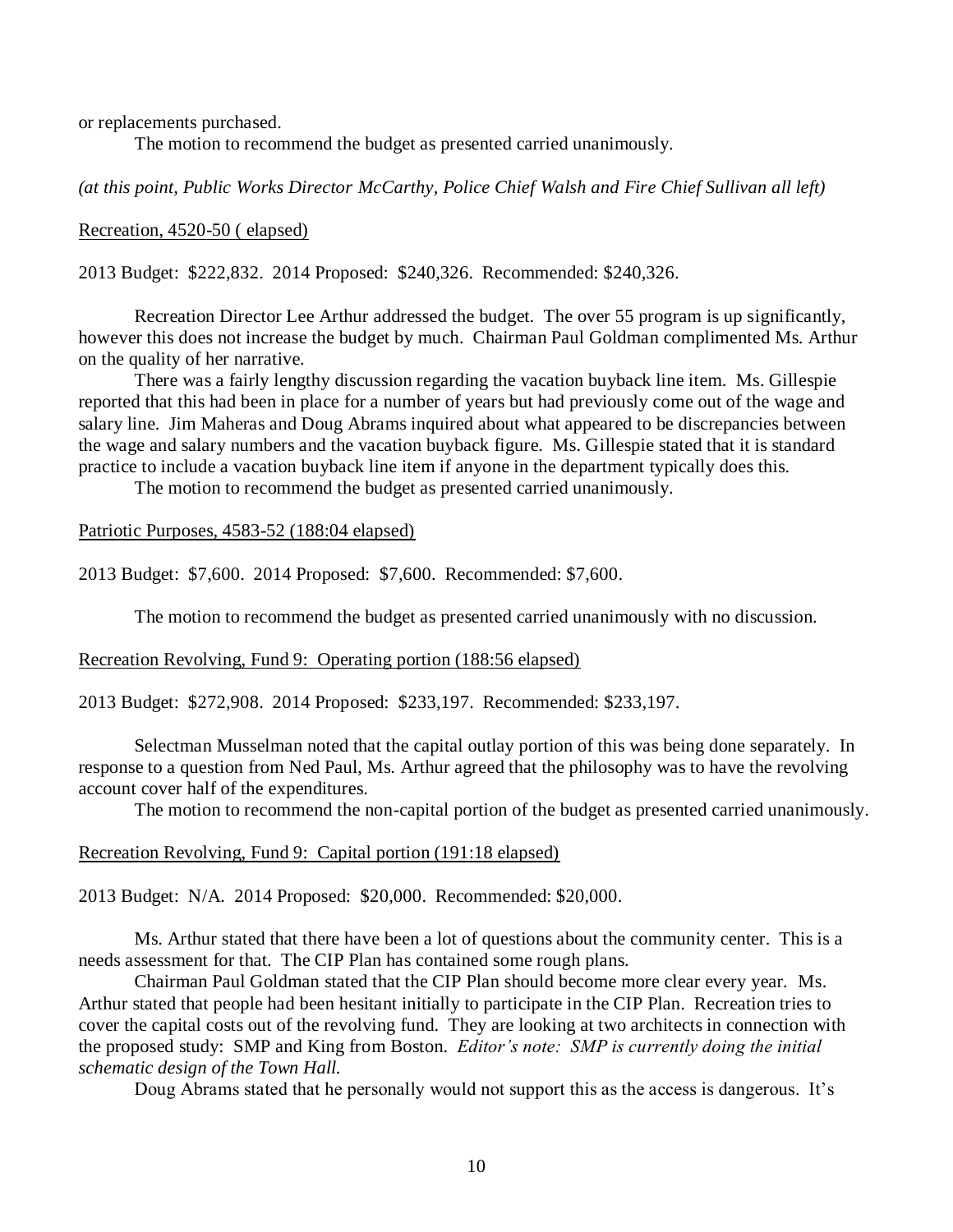putting the cart before the horse. People are jumping into the woods. The road needs widening. *Editor's note: Mr. Abrams is apparently referring to Recreation Rd., which leads to the Recreation Area, the site being discussed for the Community Center. According to visionappraisal.com, Mr. Abrams lives on Recreation Rd.* Selectman Musselman stated that this has been looked at. There is no solution to the safety issue.

Lee Arthur stated that this is a space needs study. The next step will be site selection. Mr. Abrams asked what the choices, other than the Recreation Area, would be. Ms. Arthur responded that the facility could be located at the schools, or the upstairs portion of Town Hall could lessen the space need. Also, the Goss Farm had been looked at in 2007 prior to its acquisition by the Conservation Commission.

Selectman Musselman stated that the road widening and sidewalks could be addressed. However, it is important to do this investigation while they are doing the Town Hall. Mr. Abrams asked whether the programs could be done at Town Hall. Selectman Musselman stated that some, but not all, could be.

Peggy Balboni questioned the amount for just a space needs study. Selectman Musselman responded that the space needs portion of the Town Hall cost a similar amount.

Jim Maheras questioned whether the work had already been done. Shawn Crapo stated that independence was needed. Ms. Arthur stated that there was an urgency, as Town Hall was moving forward.

Selectman Musselman stated that the Great Hall would be open for use with bathrooms. It would only be in use a small number of evenings per year and for voting. It would only be used for large meetings.

Chairman Paul Goldman stated that he is on the Town Hall Committee. He referred to the CIP Plan, the Facilities Master Plan, and consideration of Recreation and the Town Hall together, ultimately minimizing the cost. Personally he supports the reason for this.

Selectman Musselman stated that it may be premature to talk about a building at the Recreation Area.

Lee Arthur stated that there is no impact on the tax rate, but they need approval to spend the money.

The motion to recommend the \$20,000 capital expenditure carried 5-2, with Jim Maheras and Doug Abrams opposed, and Ned Paul, Craig Musselman, Paul Goldman, Peggy Balboni and Shawn Crapo in favor.

## Sewer, Fund 2 (208:58 elapsed)

2013 Budget: \$239,193. 2014 Proposed: \$256,348. Recommended: \$256,348.

Ms. Arthur stated that the Hampton treatment portion is up 20 percent and that there are Portsmouth rate changes which will be passed along to the Adams Trailer Park. The entire budget is paid for by user fees, she said. Shawn Crapo asked how the proposed connection by Mr. LaBrie to the Portsmouth sewer would work. *Editor's note: Mike LaBrie and his company, Bluestone Properties, LLC is proposing a 287 seat restaurant at Foyes Corner which is currently before the Planning Board (see the notes of recent meetings). To provide for the restaurant, and presumably other businesses in the area, Mr. LaBrie is arranging for a connection to the Portsmouth sewer system via Sagamore Rd., to be paid for by private funds.* Ms. Arthur responded that, while the plans are preliminary, the plan is that Portsmouth would own the sewer and would bill directly.

The motion to recommend the budget as presented carried unanimously.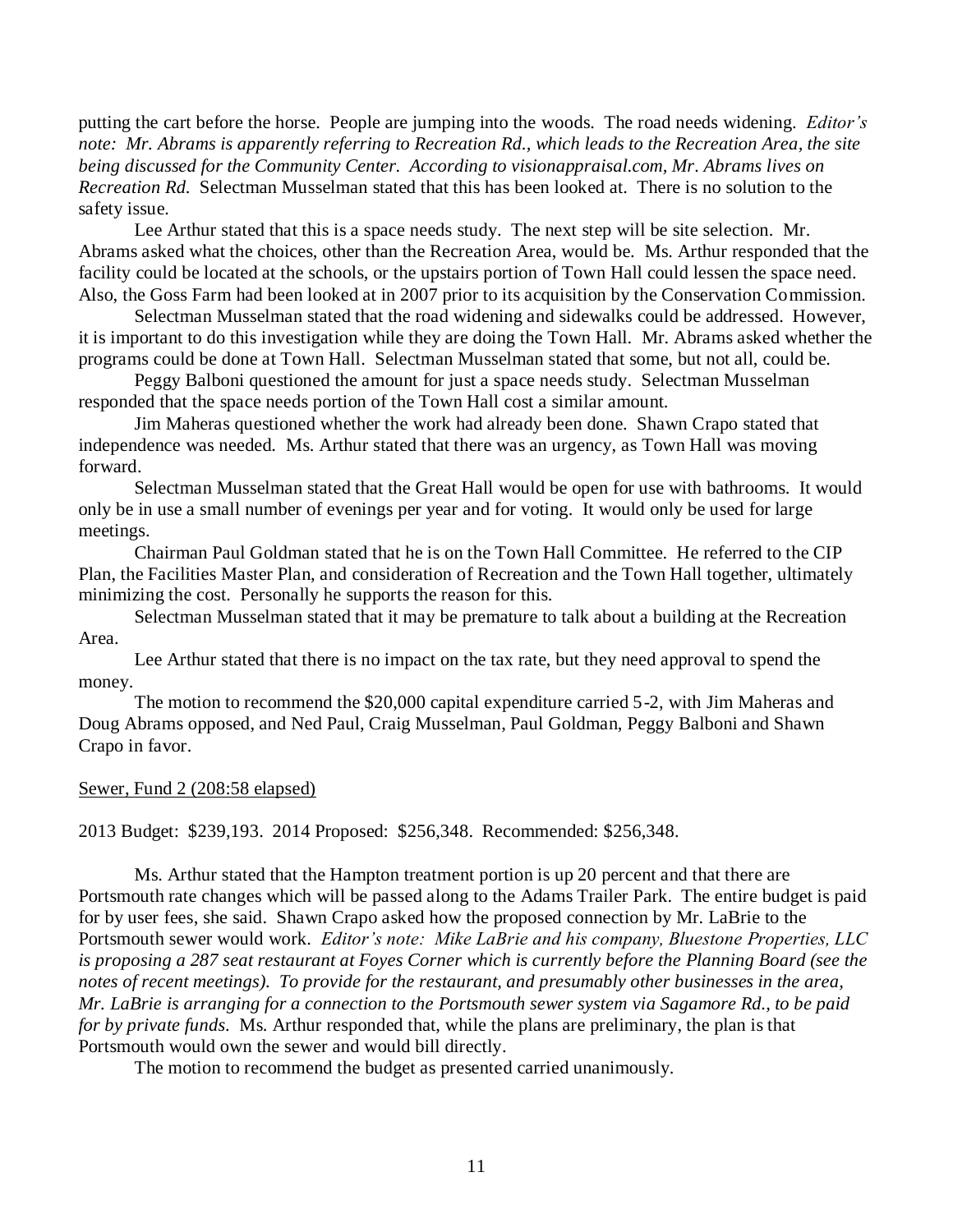### Building Inspector, 4240-18 (212:58 elapsed)

2013 Budget: \$141,528. 2014 Proposed: \$150,608. Recommended: \$150,608.

Building Inspector Peter Rowell addressed this budget. He stated that Joanne, Donna and Sue had gone through the history files and reorganized them. *Editor's note: This appears to be a reference to Joanne Drewniak of the Assessor's Office, Donna Decotis of the Town Clerk's office (who had been parttime until she became Deputy Town Clerk replacing Robin Baker), and Sue Dunfey of the Building Inspector's office.* Mr. Rowell spoke of the new flood maps that will consume more of his time.

Mr. Rowell stated that the budget request includes a new filing cabinet. That led to a discussion about records. Ms. Gillespie stated that filing cabinets, especially those that permit files to be stored in less room will be retained in the future Town Hall expansion. Ray Jarvis questioned whether the scanning of documents was the best solution. Mr. Rowell stated that documents that come in electronically are saved in that format. At times, documents are scanned. Mr. Rowell and Town Administrator Magnant spoke about the State law requirement that documents be microfilmed if they are required to be preserved for more than 10 years. Mr. Rowell stated that 99 percent of the documents that they have are public.

The motion to recommend the budget as presented carried unanimously.

### Planning Board, 4191-11 (220:17 elapsed)

2013 Budget: \$116,586. 2014 Proposed: \$132,861. Recommended: \$132,861.

Planning and Zoning Administrator Kim Reed addressed this budget. Contracted services are up due to the number of meetings. Ms. Reed referred to the Master Plan and zoning changes.

Jim Maheras asked about the consulting fees. Ms. Reed stated that this was for Attorney Donovan, who helps them.

Ms. Reed stated that, as of last August she had been with the Town seven years and received a raise. For 2014, there will be a full year of impact. Selectman Musselman stated that the dues to the Rockingham Planning Commission are increasing

The motion to recommend the budget as presented carried unanimously.

### Zoning Board of Adjustment, 4191-10 (224:39 elapsed)

2013 Budget: \$11,520. 2014 Proposed: \$12,270. Recommended: \$12,270.

Ms. Reed addressed this budget as well. The postage is up for both the ZBA and Planning Budgets due to return receipts being obtained when notices are sent to abutters.

The motion to recommend the budget as presented carried unanimously.

#### Heritage Commission, 4590-57 (226:23 elapsed)

2013 Budget: \$1,715. 2014 Proposed: \$4,353. Recommended: \$4,350.

Mae Bradshaw, Chairman of the Heritage Commission addressed this budget. She stated that the Heritage Commission is empowered pursuant to N.H. Rev. Stat. Ann. ("RSA") 674:44. *Editor's note:*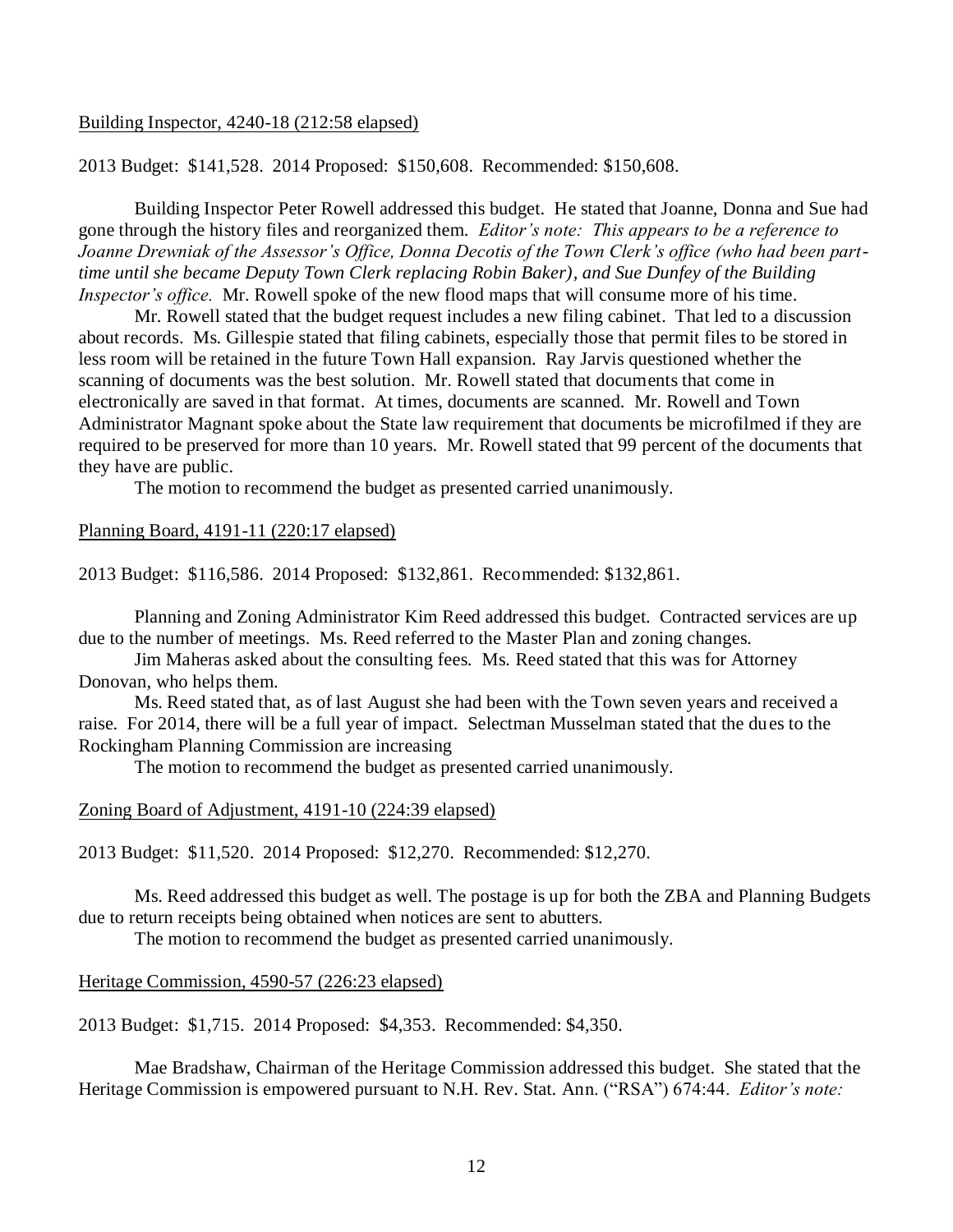*This should be RSA 674:44-a.* Ms. Bradshaw stated that the statute itemizes their responsibilities. They are planning an inventory of cultural resources which will be labor intensive. They have done research for the Town Hall Space Needs Committee and are issuing the Louise Tallman award. Under the authorizing statutes, they are permitted to receive donations. There are costs of doing the minutes because it is too distracting for Member Sara Hall to do these.

Doug Abrams asked how the expenses were covered. Ms. Bradshaw referred to donations. Shawn Crapo asked whether donations could be spent without an appropriation. Ms. Bradshaw stated that they could. Selectman Musselman confirmed. Ms. Gillespie stated that there is only \$200 in unallocated donations. The rest are dedicated to Town Hall. Ms. Bradshaw disagreed.

Ms. Bradshaw stated that they are going for grants for the graveyard project, and would be eligible to receive moose plate money. Shawn Crapo asked what the mechanism would be for knowing how the funds are spent. Selectman Musselman stated that any acquisition would need to be a warrant article, although the appropriation could come from Heritage Commission funds.

Shawn Crapo suggested that e-mails be sent out until enough money has been raised to provide money to pay for postage for direct mail solicitation of donations. Selectman Musselman stated that he does not know that the Town has an e-mail list, although the Rye Civic League has one. Town Administrator Magnant stated that he did not know about a Town e-mail list.

Doug Abrams asked about the difference between the Heritage Commission and the Historic District Commission. Ms. Bradshaw responded that the Historic District Commission is regulatory while the Heritage Commission has a preservation role.

Shawn Crapo questioned this, citing the need for demolition permits. *Editor's note: The Demolition Review Committee is a subcommittee of the Heritage Commission.* Ms. Bradshaw responded that the Committee is sometimes referred to as the Demolition Delay Committee. If the applicant follows the prescribed steps, delays can only be for 45 days. Public input sometimes results in surprising changes. Several hearings involved Rye Beach, until it was decided that they had no jurisdiction. *Editor's note: The Rye Beach Village District has its own zoning ordinance.* 

Ned Paul asked whether the Town would be paying to maintain graveyards. Ms. Bradshaw stated that there would be a graveyard adoption program. Before adoptions can occur, however, notices must be sent prior a determination that a graveyard has been abandoned. Mr. Paul asked whether the budget would need to grow in the future. Ms. Bradshaw responded that it should be stable.

Ray Jarvis commented that the Commission provides character and history to the Town. Paul Goldman agreed.

Selectman Musselman asked whether Ms. Bradshaw was certain that they could spend money without an appropriation. Ms. Gillespie confirmed that they could. Selectman Musselman asked whether real estate could be purchased without a warrant article. Ms. Bradshaw stated that it could be.

#### *(Randy Crapo is observed on the video arriving at 12:40:05 p.m.)*

Ms. Bradshaw then explained the Louise Tallman award.

Ms. Bradshaw referred to a \$3 reduction in the budget. Selectman Musselman noted that a mistake had been made previously on the Heritage Commission's budget, which he had reduced by \$3 to make it a round number. He acknowledged that had been a mistake as there were other budgets approved that day which were not round numbers. *Editor's note: See notes of October 30, 2013 Board of Selectmen meeting.*

The motion to recommend the budget as presented carried unanimously, except that Randy Crapo abstained, stating that he did not know what he was voting for.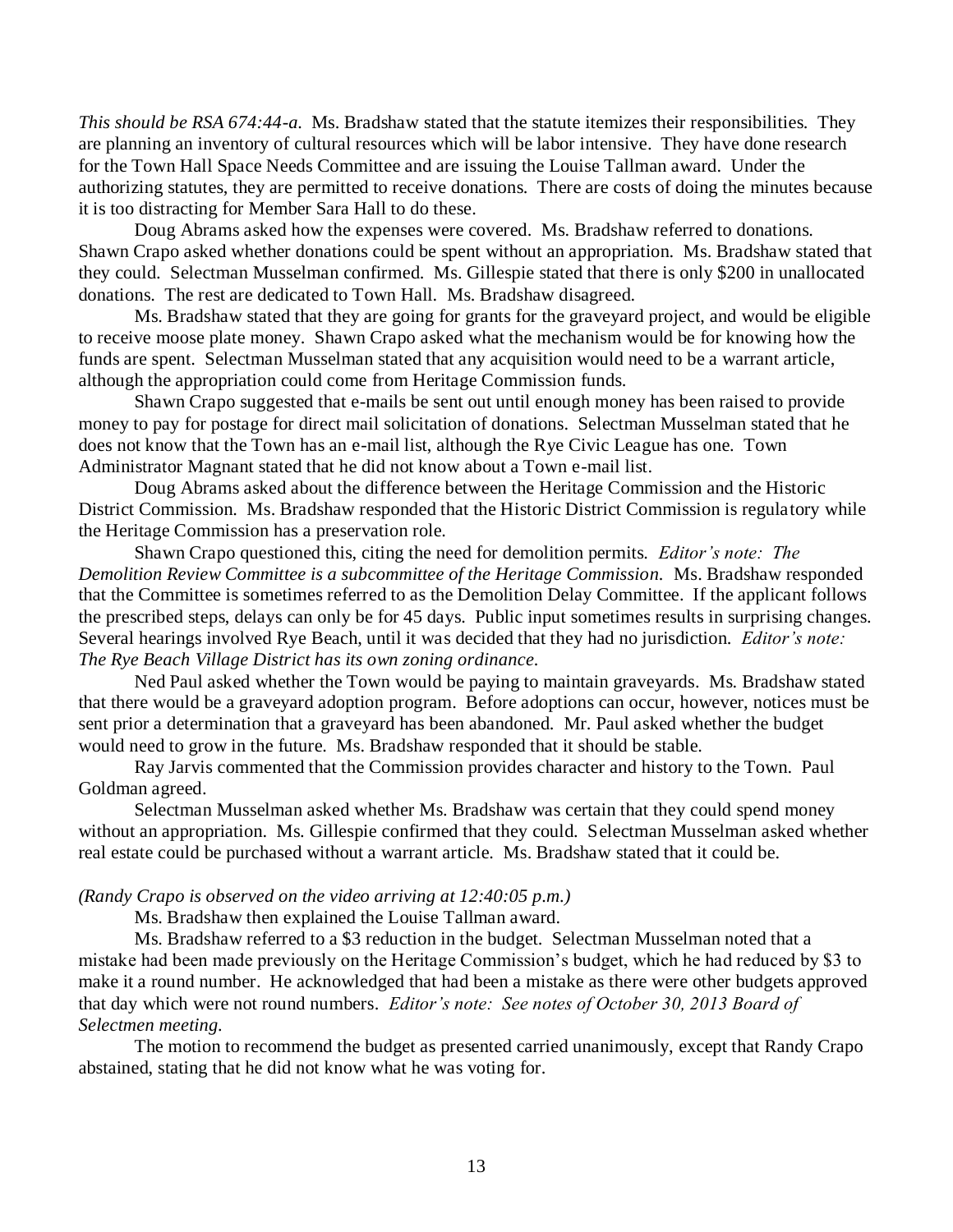*(The audio was turned off at 12:43:10 p.m.(251:58 elapsed) but the video remained running during the lunch hour. It was turned back on at 1:33:01 p.m. (301:49 elapsed))*

# Selectman Musselman's comments about Heritage Commission's authority to acquire property (301:49 elapsed)

After the Committee reconvened following lunch, Selectman Musselman clarified that, for the Heritage Commission to acquire property, the approval of the governing body is also required, in this case the Board of Selectmen. *Editor's note: This is correct, see RSA 674:44, II.* Selectman Musselman continued, stating that he is fairly sure that the Selectmen could, if a significant property was to be acquired, condition their approval upon a positive vote on a warrant article.

*(Selectman Musselman spoke after the meeting had been reconvened, with Members Musselman, Goldman, Maheras, Abrams, Jarvis, Shawn Crapo and Randy Crapo present. As he was speaking, Member Balboni arrived at 1:34:00 p.m. (302:48 elapsed). Ned Paul arrived during the presentation of the Conservation budget at 1:38:19 (307:07 elapsed))*

## <span id="page-13-0"></span>Conservation, 4611-53 (303:30 elapsed)

2013 Budget: \$90,700. 2014 Proposed: \$90,000. Recommended: \$90,000

Conservation Commission Chairman Jim Raynes presented the budget. Selectman Musselman stated that the Selectmen had looked at the budget but had not yet approved it. He stated that a few changes had been made, working with Ms. Gillespie. These were explained line by line.

There is \$50,000 for land acquisition, which he will return to, he said. Mr. Raynes stated that they will be putting in for a \$3 million warrant article. If that goes through they probably will not use the \$50,000.

Mr. Raynes then discussed existing conservation areas that they are planning on opening up to the public. These included the White Horse bridle trail, Marden Woods and Seavey Acres. They are looking at the possibility of acquiring four parcels, 2-3 of which are quite large. Jim Raynes and Sally King then discussed how the \$5 million previously raised in 2002 had been leveraged with other funds.

# *(313:18 elapsed)*

Doug Abrams asked whether Mr. Raynes was at liberty to discuss the properties that might be acquired. Mr. Raynes stated that he was not, and that there had been an embarrassing discussion at a recent Planning Board meeting. Sally King added that Rand Lumber was one of them.

*Editor's note: At the November 12, 2013 Planning Board meeting, a member of the public had asked about an appraisal of the back portion of the former Rand Lumber property. The applicant refused to disclose the value assigned by the appraisal, but revealed that the Town had been given a right of first refusal. The applicant also indicated that Mr. Raynes had agreed to a value for the land that he felt comfortable taking to "his board." Representatives from the applicant were observed meeting in nonpublic session with the Conservation Commission on November 21, 2013, and from discussion in the public session afterwards, it appeared that the full Conservation Commission had agreed to proceed. See the notes of that meeting.*

Doug Abrams suggested that the warrant article be for \$2.95 million rather than \$3 million. The total would still be \$3 million as there is \$50,000 in the budget.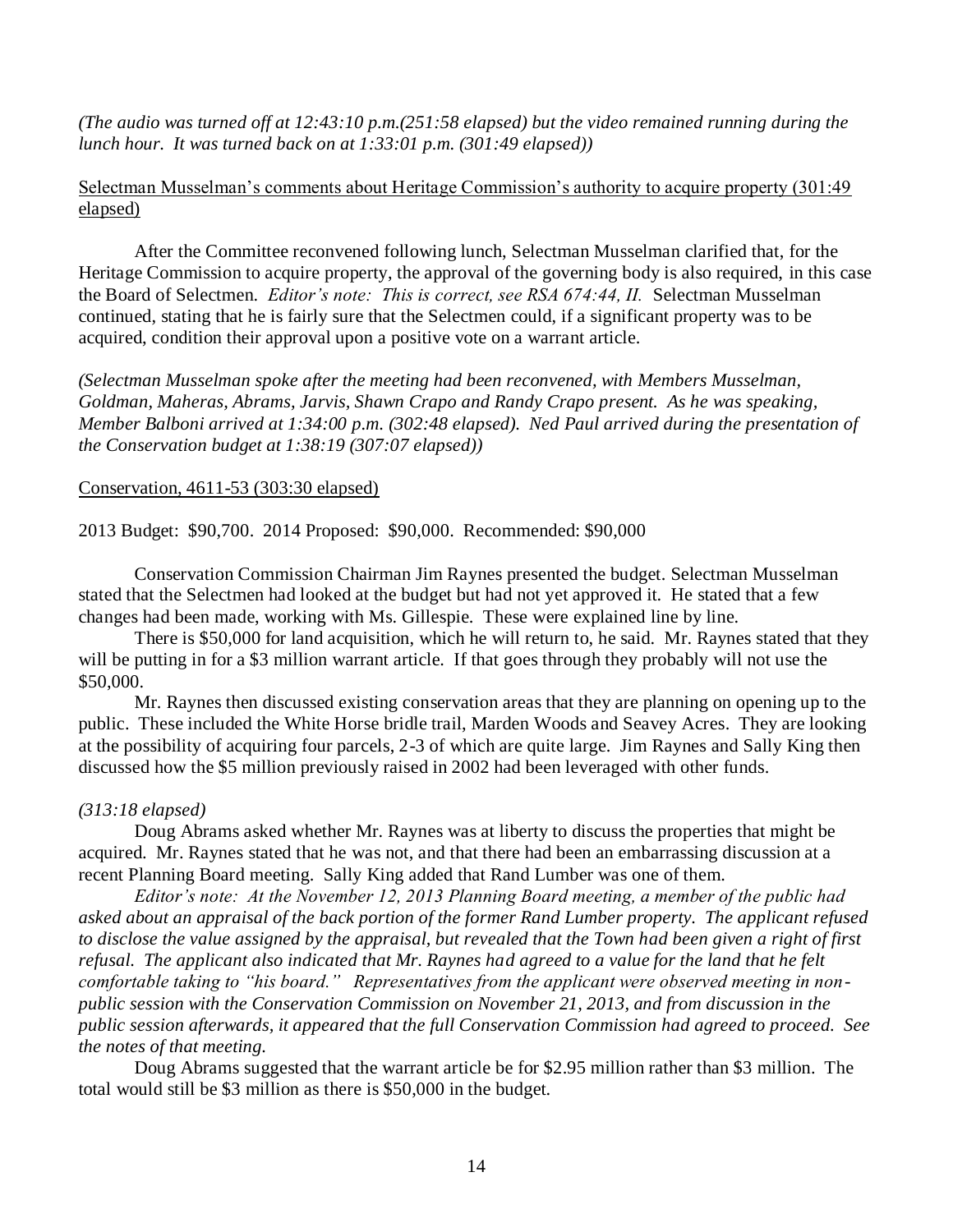The motion to recommend the budget as presented carried unanimously.

## Library, 4550-58 (322:40 elapsed)

2013 Budget: \$606,883. 2014 Proposed: \$621,462. Recommended: \$621,462.

*Editor's note: Victor Azzi, Ann Malpass, Brian Klinger, Karen Oliver and Phil Boynton, constituting all of the Library Trustees, were present, as was Library Director Andy Richmond.*

Brian Klinger addressed the budget. He explained that he had returned as a Library Trustee after having been a Trustee in 2000. He is the Trustee Treasurer. They are planning a \$4800 reduction from the prior year in non-wage related expenses. Since 2009, these costs have been reduced by 16 percent. One employee is going back to school to get a Masters degree and receives a raise in the plan. The other wages are flat, however a COLA pool will be added to the budget later. *Editor's note: "COLA" stands for cost of living adjustment*. They have no control of health insurance costs.

Selectman Musselman stated that he had been mistaken earlier about the budget. The Library had held the bottom line absolutely flat for three years. In penance he will stop talking about the budget. *Editor's note: See notes of Board of Selectmen October 30, 2013 all-day budget session. Selectman Musselman had argued that the Rye Library costs were high relative to others in the State, and that the Library had reneged on its agreement with the Selectmen by holding the budget flat for one year less than had been agreed.*

Paul Goldman noted that the Library had done a good job of managing its expenses. Early on, they were not necessarily sharing information. However, that has completely changed. He complimented the Library on its excellent strategic plan.

The motion to recommend the budget as presented carried unanimously.

#### Cemetery, 4195-25 (333:55 elapsed)

2013 Budget: \$93,493. 2014 Proposed: \$100,495. Recommended: \$100,495.

Ms. Gillespie stated that a major reason for the increase was health insurance. There is also \$2000 for a summer helper.

The motion to recommend the budget as presented carried unanimously.

### Town Clerk/Registrations, 4140-13 (336:38 elapsed)

2013 Budget: \$16,700. 2014 Proposed: \$17,900. Recommended: \$17,900.

Town Clerk Beth Yeaton addressed this budget. Everything is the same except two items. These are the coding for the ballot and printing of the ballots. They must be prepared for a large ballot. Doug Abrams stated that people that are submitting warrant articles are costing the Town money. Ms. Yeaton stated that in 2013 they had to pay twice for dog tags as the paperwork had been lost.

The motion to recommend the budget as presented carried unanimously.

### Tax Collector, 4150-14 (340:37 elapsed)

2013 Budget: \$209,584. 2014 Proposed: \$224,435. Recommended: \$224,435.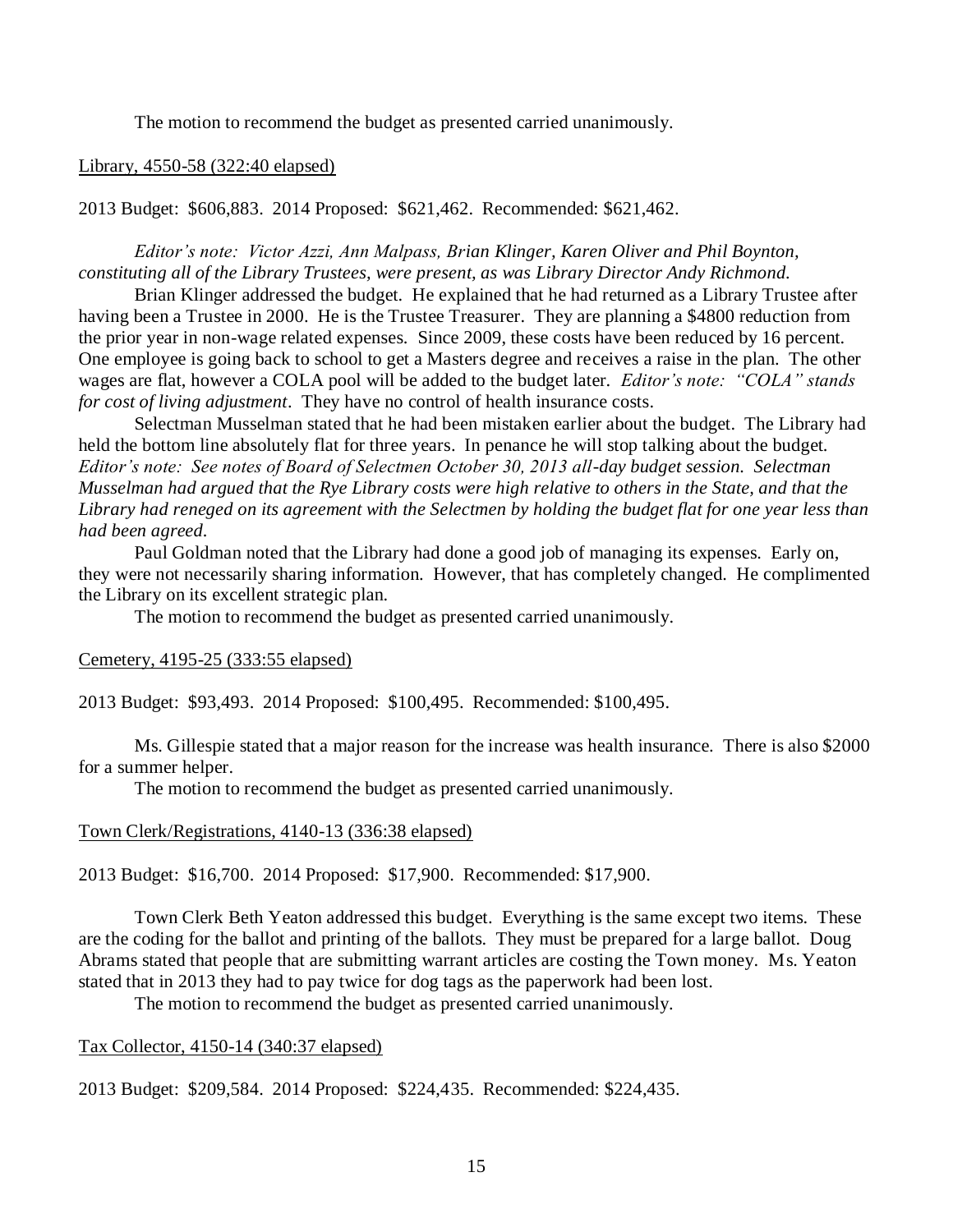Ms. Yeaton stated that most of the changes are due to health care and retirement. The Assistant Town Clerk/Tax Collector has been budgeted for 24-25 hours per week. This is a new person, so 25 days have been added in 2014 for training. Boat registrations are a new activity.

Ms. Yeaton explained that there are three employees, one of which is part-time. She has presented the figures to the Board of Selectmen to make the third person full-time. They had not wanted to vote on this the prior evening. If the Selectmen approve, she will return to the Budget Committee to obtain approval of the higher budget. There was then a discussion about whether the Budget Committee could review the increased request now. Mr. Magnant stated that they were permitted to do that. There was then discussion about the large increase in costs from changing the employee to full-time status, and ways to avoid that.

Ray Jarvis expressed concern about another 17 percent increase in health care costs in 2015. He stated that in private industry, when possible they create two part-time positions. Ms. Yeaton objected, stating that the Town Clerk's office is highly specialized. There are only 200 clerks in the state. They are vulnerable to a part-time employee leaving. The Assistant is a Town resident, but does not have to be.

Shawn Crapo stated that the issue is more personal because the Town is small and the focus is necessarily on one individual. He suggested that the Board of Selectmen should make the decision.

The motion to recommend the budget as presented carried unanimously. Mr. Goldman indicated that the issue may be revisited after the Board of Selectmen make a decision.

#### Elections, 4140-03 (362:27 elapsed)

2013 Budget: \$6,595. 2014 Proposed: \$8,275. Recommended: \$8,275.

Ms. Yeaton stated that there will be three elections rather than one in 2014, accounting for the increase. These are the Town, State primary and State general elections, she said.

The motion to recommend the budget as presented carried unanimously.

## Executive Office, 4130-01 (364:35 elapsed)

2013 Budget: \$192,999. 2014 Proposed: \$205,124. Recommended: \$205,124.

Mr. Magnant stated that the increase is due to 53 weeks and increases in health care and contracted services for Dyana. *Editor's note: Dyana Ledger is Cyndi Gillespie's sister and does many of the meeting minutes for various Town boards and commissions.* Ms. Gillespie stated that it was more than just the increase in the rate. There were more committees that have been set up, including the Town Hall and Beach Use committees. In response to a question from Shawn Crapo, Ms. Gillespie stated that the ZBA minutes are charged to that committee and are not part of this budget.

The motion to recommend the budget as presented carried unanimously.

Assessing, 4150-20 (367:50 elapsed)

2013 Budget: \$161,012. 2014 Proposed: \$156,063. Recommended: \$156,063.

Mr. Magnant stated that the new assessor is less costly than the old one. *Editor's note: Norm LeBlond left and was replaced by David Hynes during 2013. Both individuals are contract assessors.* In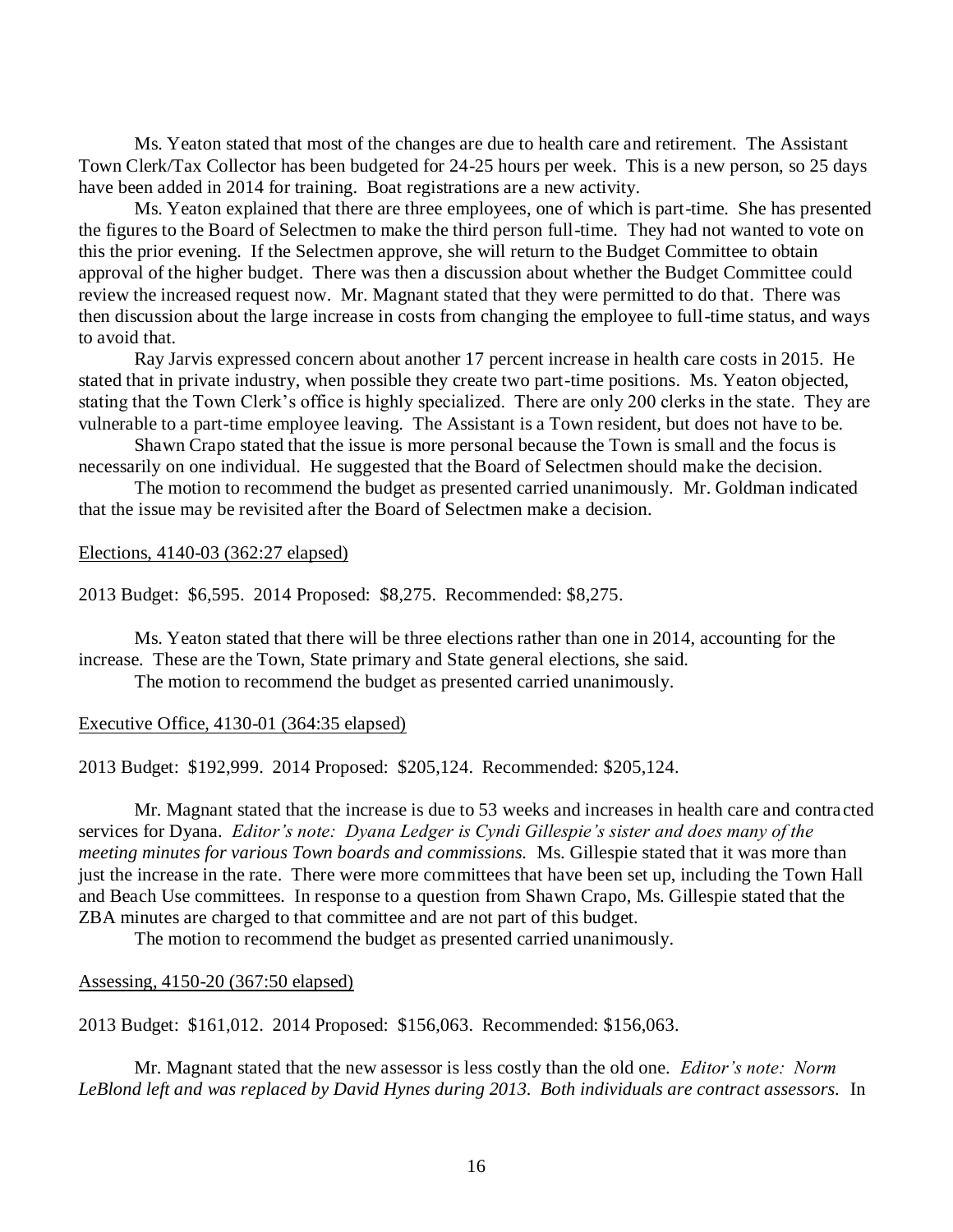addition, there are no mandated revaluations.

The motion to recommend the budget as presented carried unanimously.

Finance, 4150-21 (370:10 elapsed)

2013 Budget: \$172,283. 2014 Proposed: \$206,573. Recommended: \$206,573.

Ms. Gillespie stated that a new sheet had been provided as the Selectmen had agreed to an increase the prior evening. She explained that she had received authorization for a part-time employee at 25 hours per week. This adds \$26,000 to the budget.

Paul Goldman commented on the excellent job that Ms. Gillespie is doing. He stated that she has a lot to offer from the standpoint of capital improvement planning, the facilities master plan and how it ties together.

The motion to recommend the budget as presented carried unanimously.

### Legal, 4153-04 (376:20 elapsed)

2013 Budget: \$100,000. 2014 Proposed: \$100,000. Recommended: \$100,000.

The motion to recommend the budget as presented carried unanimously.

#### Town Custodian, 4194-02 (377:52 elapsed)

2013 Budget: \$18,259. 2014 Proposed: \$20,404. Recommended: \$20,404.

Ms. Gillespie stated that the custodian does works at the Town Hall and the Public Safety Building. The hours are being increased to 25 hours vs. 20 hours last year.

The motion to recommend the budget as presented carried unanimously.

### Town Hall, 4194-07 (380:15 elapsed)

2013 Budget: \$17,670. 2014 Proposed: \$16,670. Recommended: \$16,670.

Ms. Gillespie called attention to the reduction in the heating line due to the geothermal system. More of an increase in electricity use was anticipated, but it did not materialize. Mr. Magnant stated that they are going in with Greenland and the SAU and are working on an agreement with a competitor to PSNH.

The motion to recommend the budget as presented carried unanimously.

#### Insurance, 4196-12 (383:00 elapsed)

2013 Budget: \$202,216. 2014 Proposed: \$268,411. Recommended: \$268,411.

Town Administrator Magnant stated that employee medical reimbursements had been budgeted for \$90,000, which was not enough. Thus, \$120,000 is being proposed for this year. Nevertheless, there is still a \$63,000 savings. The out of pocket for the employees has been increased to \$2500, however the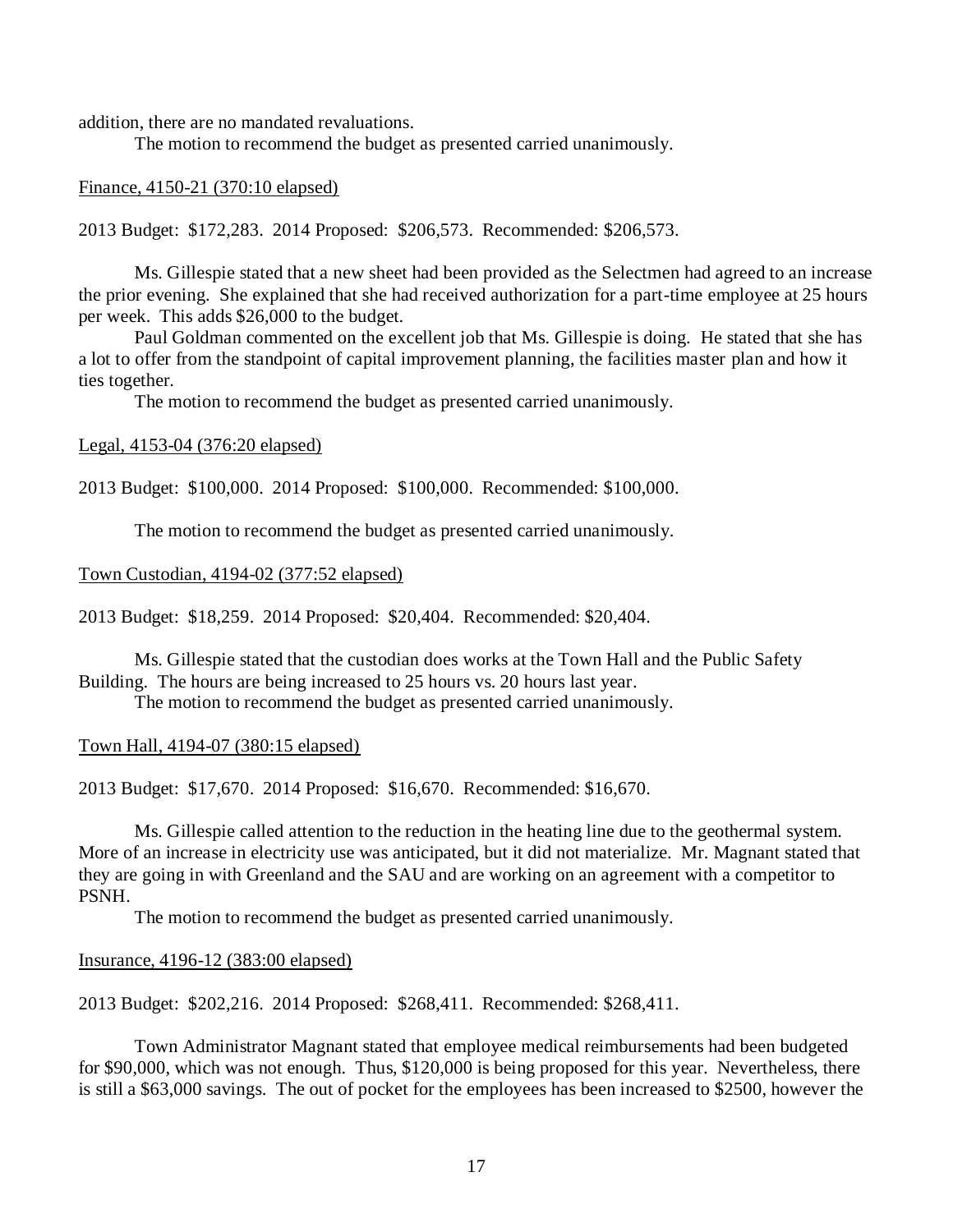Town is paying this. Ms. Gillespie, in response to a question, indicated that the employees still pay the first \$100, or \$200 on a family policy. Mr. Magnant added that the employees also pay 20 percent of the overall premium.

Ray Jarvis asked why the Town was paying the first \$2500. Mr. Magnant responded that it was a benefit to both the Town and the employees. The employees would not have agreed to this unless the Town reimbursed them for the higher deductible. Selectman Musselman stated that most municipalities cannot get their unions to even talk about this. Mr. Magnant added that he understands what is going on in the private sector, but municipalities are different. Twenty percent is on the high side for most cities and towns.

Ray Jarvis stated that this was not sustainable. He is all for unions, but Detroit was shut down due to union demands. Mr. Magnant stated that they are entering a round of collective bargaining negotiations. He is sure that he will receive guidelines from the Board of Selectmen. Ned Paul noted how quickly the cost was doubling.

Doug Abrams asked a question about a pie chart. After discussion, it appears that \$120,000 is the employee benefit outlined above, \$89,000 to \$90,000 is liability insurance for the trucks, cruisers and the like, and the remainder is for items such as unemployment tax and workmen's compensation.

The motion to recommend the budget as presented carried unanimously.

#### Regional Agencies, 4197-22 (393:51 elapsed)

2013 Budget: \$49,194. 2014 Proposed: \$50,701. Recommended: \$50,701.

There was discussion about the organizations that the Town is funding. Ms. Gillespie stated that adding to the list of charities requires a warrant article, but then the funding becomes an annual contribution. There was then discussion about how requests for increases were dealt with.

The motion to recommend the budget as presented carried unanimously.

## General Government, 4199-26 (399:30 elapsed)

2013 Budget: \$64,000. 2014 Proposed: \$93,000. Recommended: \$93,000.

Ms. Gillespie stated that \$30,000 of the increase is for records retention issues. *Editor's note: In 2013, Warrant Article 8, providing \$25,000 for improvements to the Town's records retention system, passed 662-431. This is apparently planned to continue at a somewhat increased level and is being moved into the budget.* Ms. Gillespie continued, stating that they will start with the records at the Public Safety Building, and then work on starting to microfilm records at the Town Hall. They need to purge records and get ready for the addition to the Town Hall. The staff are excited about the progress made, however it will take four years to complete the work.

Jim Maheras asked what happened to the warrant article. He asked whether that wasn't that supposed to pay for the computerization and scanning. Shawn Crapo asked why microfilming was being considered, and questioned whether microfilm readers would still be available in 30 years. Mr. Maheras suggested that the money provided to Recreation for their space needs study be redirected to this purpose. *Editor's note: The Committee had voted to recommend \$20,000 for this purpose earlier in the meeting. See these notes.* Ned Paul stated that \$200 per sq. ft. will be spent to fix this building. Constructing storage space that is not needed at \$200 per sq. ft. would be a waste of money, he said.

Doug Abrams stated that all of the departments seem to think that a 4.5 percent increase is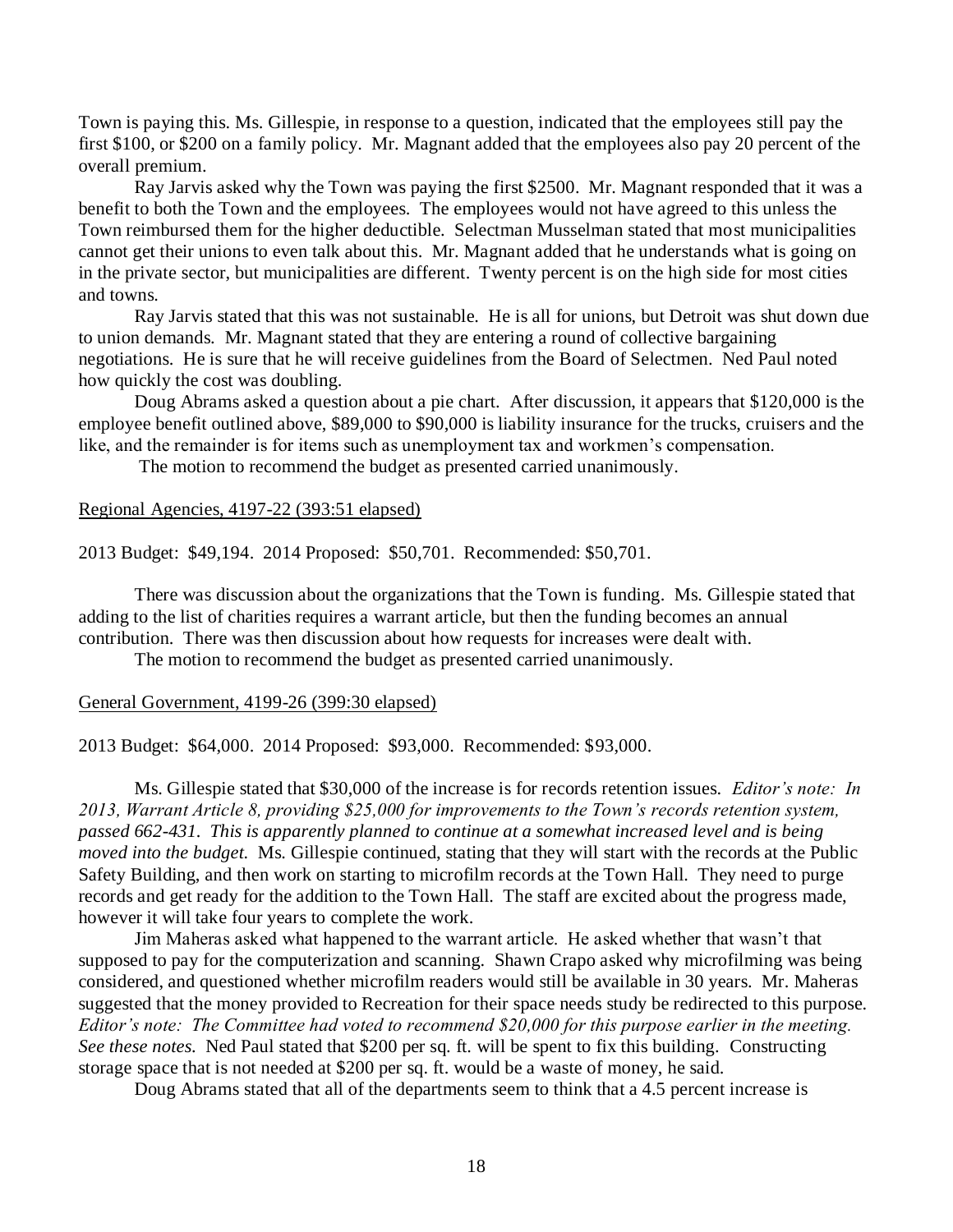acceptable and all feel that their proposals are necessities. Ray Jarvis stated that the funds were a necessity to straighten out the mess.

Peter Crawford, speaking from the audience, stated that the warrant article by which the first architect was hired was amended at the Deliberative Session to mention electronic records. The town is paying attention to this issue, he said. In addition, he personally counted items at the Town Hall and came up with over 3000 cubic feet of items that require storage. If one assumes 6 foot high filing cabinets with spaces between them, that works out to about 1000 sq. ft. just for storage. This will pay for itself, Mr. Crawford said.

Paul Goldman stated that the both the Recreation study and the records storage work both be funded. We were already on those paths in accordance with previous discussions, warrant articles and agreements. He stated that he agreed with Ray and Peter. It's a big issue and it calls for a vision, a strategy and an implementation plan to get it under control.

The motion to recommend the budget as presented carried 8-1, Randy Crapo, Shawn Crapo, Peggy Balboni, Ray Jarvis, Jim Maheras, Paul Goldman, Craig Musselman and Ned Paul voting yes and Doug Abrams voting no.

### Health Officer, 4411-37 (422:25 elapsed)

2013 Budget: \$5,220. 2014 Proposed: \$5,195. Recommended: \$5,195.

The motion to recommend the budget as presented carried unanimously.

## Direct Assistance, 4442-44 (423:27 elapsed)

2013 Budget: \$35,000. 2014 Proposed: \$50,000. Recommended: \$50,000.

Mr. Magnant stated that it was always a struggle to project this. During 2013 there was a significant expense with an individual who had cancer and had lost his job and his health care. Ms. Gillespie noted that they have taken liens on some properties in cases where the Town is paying the mortgage.

The motion to recommend the budget as presented carried unanimously.

#### Historic District Commission, 4589-54 (424:59 elapsed)

2013 Budget: \$650. 2014 Proposed: \$700. Recommended: \$700.

Ned Paul asked whether the line items could be combined with the Heritage Commission. The response was that the two are completely separate.

The motion to recommend the budget as presented carried unanimously.

#### Debt Service, (426:30 elapsed)

|             |         |           | 2013 Budget 2014 Proposed | Recommended |
|-------------|---------|-----------|---------------------------|-------------|
| Principal   | 4711-67 | \$901,293 | \$896,062                 | \$896,062   |
| Interest    | 4721-67 | \$133,399 | \$92,463                  | \$92,463    |
| <b>TANS</b> | 4723-67 | \$5,000   | \$5,000                   | \$5,000     |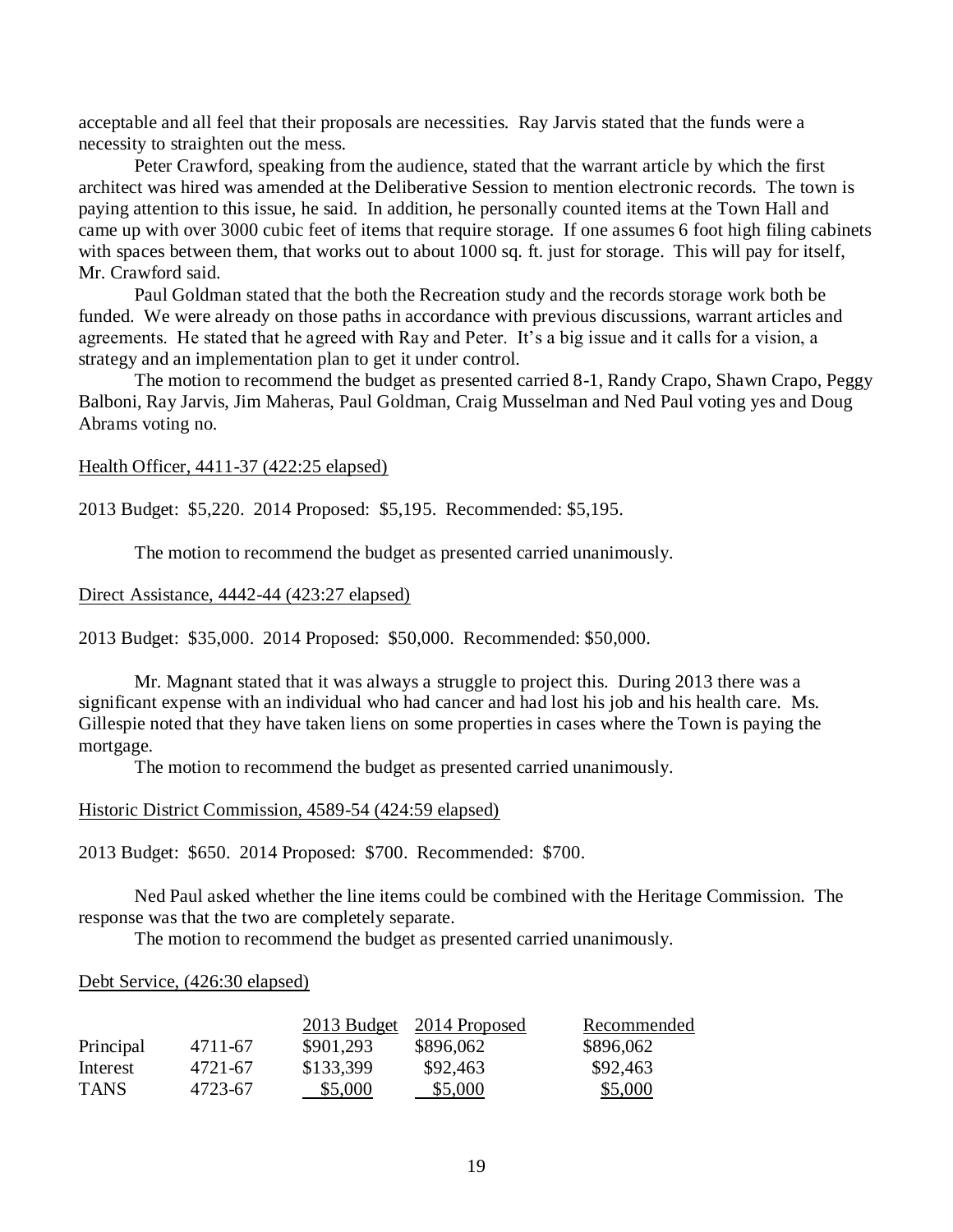Total \$1,039,692 \$993,525 \$993,525

Ms. Gillespie noted that there is one payment left on the Public Safety Building and one payment left on the Library addition. The rest is all conservation debt. All will be paid by 2020. The maximum debt that the Town is allowed is \$53 million, the current debt outstanding is \$2 million.

Randy Crapo raised the issue of how much land was taken off of the property tax rolls by Conservation purchases. Selectman Musselman stated that a lot of it was taxed at low values, at current use rates or as wetlands. *Editor's note: current use generally applies to land which is open space. It is taxed at a much lower rate.* Shawn Crapo asserted that the Town was not getting the junk, rather it was getting buildable land. Ray Jarvis asserted that it is more complicated than that. Open spaces and clean streams and wildlife cause property values to go up, he said.

Selectman Musselman stated that the annual drop in the debt service would be huge.

Doug Abrams noted the major investments that may soon occur, including the Town Hall for \$3 million, another \$3 million for Conservation and another potential project for \$6 million. Selectman Musselman added Recreation to that list. Mr. Abrams asserted that that would not proceed.

Jim Maheras asked whether they should not know what the \$3 million was going to buy. Doug Abrams stated that the funding needs to be there first so that they have the money to buy the land. Doug Abrams and Ray Jarvis then gave examples of the impact on the tax rate of a hypothetical \$2 million purchase.

Selectman Musselman asked whether they should vote to pay the debt service that is due this year. The motion to recommend the \$993,525 budget as presented carried unanimously.

#### Revenues (437:29 elapsed)

Mr. Goldman stated that the Committee had an extreme level of interest in the CIP Plan and suggested that Ray Jarvis present this.

Ms. Gillespie stated that the revenues are down somewhat in 2013 relative to the prior year. However, a lot of vehicle registrations are expected at the end of the year, so there should be a bump in revenues from that.

The group then digressed into a discussion of whether the debt limit applied to Rye Water District debt (it does not), and how the Rye Water District taxes those who have water mains that pass their homes and also bills water customers.

#### Summary by Chairman Goldman (441:08 elapsed)

Mr. Goldman summarized the results of the day's meeting. The only reduction made was the \$3000 for the paramedic training. *Editor's note: See the discussion on the Ambulance budget.* The next meeting will deal with a potential change to the Town Clerk's budget, warrant articles, and capital outlays. Ms. Gillespie stated that the Committee has already been given all of the capital outlay items that she has received.

The School Budget Session will be on Wednesday, December 11. The next day will be the further Town Budget Session. There are more after that, all of the way through the municipal elections.

## <span id="page-19-0"></span>Capital Improvement Plan ("CIP") presentation by Ray Jarvis (444:10 elapsed)

Ray Jarvis spoke about the five major bond issues: Conservation, Recreation, Town Hall and a